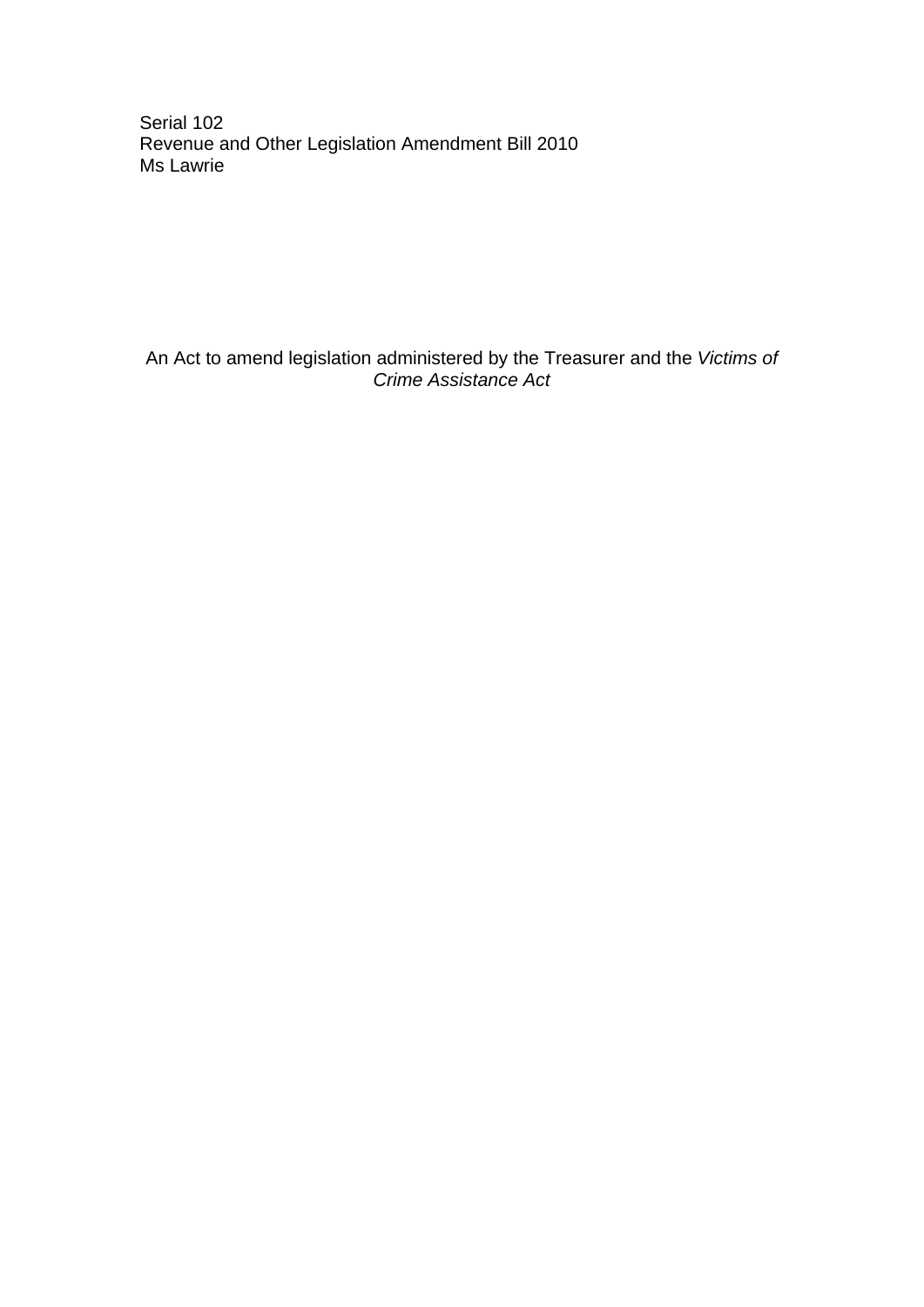# **NORTHERN TERRITORY OF AUSTRALIA**

## **REVENUE AND OTHER LEGISLATION AMENDMENT ACT 2010**

**Act No. [ ] of 2010**  \_\_\_\_\_\_\_\_\_\_\_\_\_\_\_\_\_\_\_\_

 $\mathcal{L}_\text{max}$  , we can also the contract of  $\mathcal{L}_\text{max}$ 

# **Table of provisions**

| Part 1                                  |                                                                                                                                                                                      | <b>Preliminary matters</b>                                                                               |  |
|-----------------------------------------|--------------------------------------------------------------------------------------------------------------------------------------------------------------------------------------|----------------------------------------------------------------------------------------------------------|--|
| $\mathbf 1$<br>$\overline{2}$           |                                                                                                                                                                                      |                                                                                                          |  |
| Part 2                                  |                                                                                                                                                                                      | <b>Amendment of First Home Owner Grant</b><br>Act                                                        |  |
| 3<br>$\overline{\mathcal{A}}$<br>5<br>6 |                                                                                                                                                                                      | Amendment of section 5 (Ownership of land and homes)2<br>Amendment of section 13 (Eligible transaction)3 |  |
| Part 3                                  |                                                                                                                                                                                      | <b>Amendment of Mineral Royalty Act</b>                                                                  |  |
| 7<br>8<br>9                             | Part VIII                                                                                                                                                                            | Transitional matters for Revenue and Other<br>Legislation Amendment Act 2010                             |  |
|                                         | 54<br>55                                                                                                                                                                             | Definitions<br>Rate of royalty                                                                           |  |
| Part 4                                  |                                                                                                                                                                                      | <b>Amendment of Stamp Duty Act</b>                                                                       |  |
| <b>Division 1</b>                       |                                                                                                                                                                                      | <b>Preliminary matter</b>                                                                                |  |
| 10                                      |                                                                                                                                                                                      |                                                                                                          |  |
| <b>Division 2</b>                       |                                                                                                                                                                                      | <b>Amendments commencing on 4 May 2010</b>                                                               |  |
| 11<br>12<br>13<br>14<br>15<br>16        | Amendment of section 56K (When statement to be lodged) 7<br>Amendment of section 56M (Statement chargeable with duty) 8<br>Amendment of section 89 (First home owner concession)  10 |                                                                                                          |  |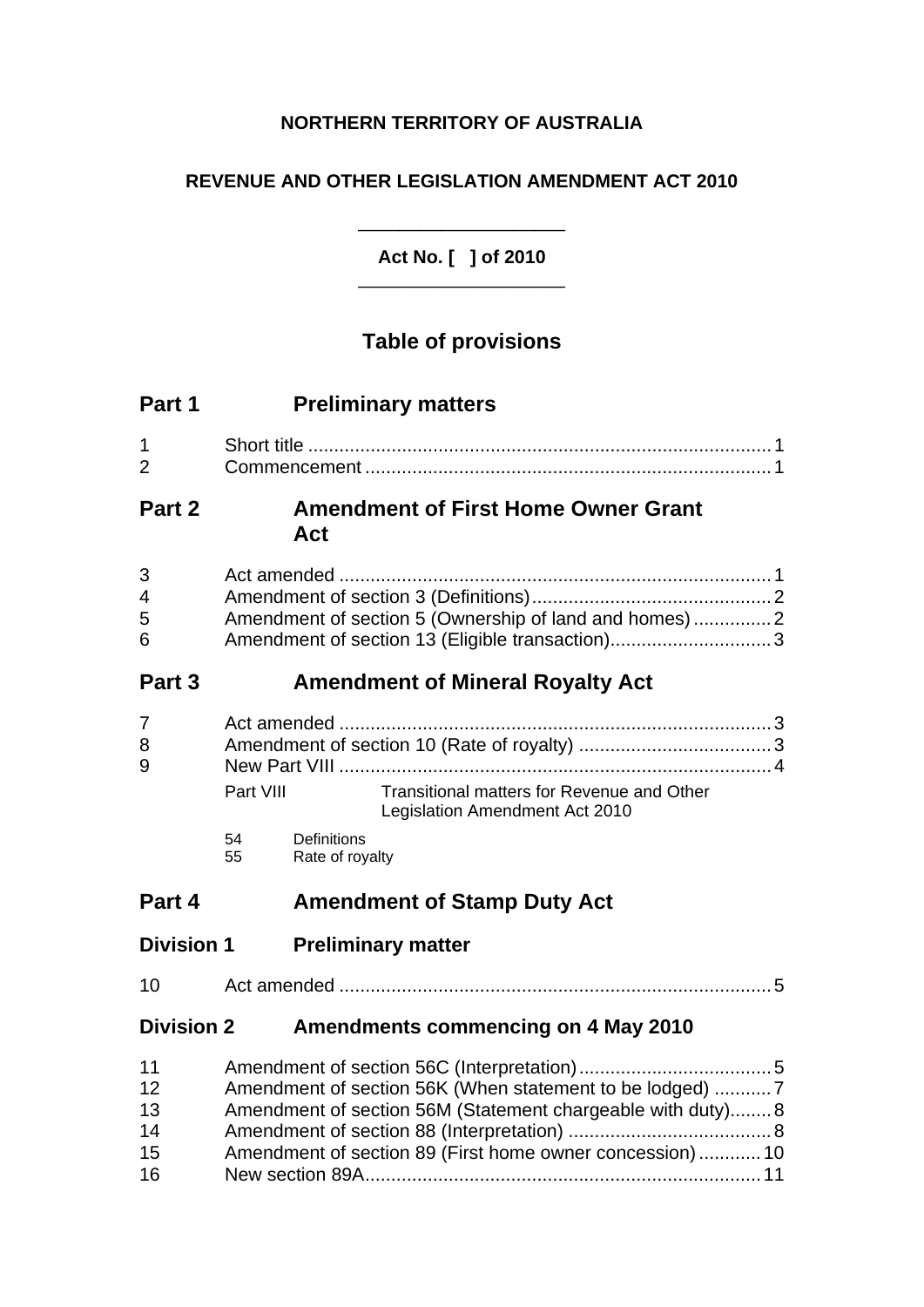| 17<br>18          | 89A               | Senior, pensioner and carer concession<br>Amendment of section 90 (Principal place of residence rebate) 14                                                                                 |  |
|-------------------|-------------------|--------------------------------------------------------------------------------------------------------------------------------------------------------------------------------------------|--|
|                   | Part 8            | Transitional matters for Revenue and Other<br>Legislation Amendment Act 2010                                                                                                               |  |
|                   | 100<br>101<br>102 | Definition<br>Arrangement for provision of finance<br>Increase in first home owner concession and principal place of<br>residence rebate and new senior, pensioner and carer<br>concession |  |
|                   | 103               | Extension of period for occupancy for entitlement to first home<br>owner concession and principal place of residence rebate                                                                |  |
| 19                |                   | Amendment of Schedule 1 (Dutiable instruments and rates of                                                                                                                                 |  |
| <b>Division 3</b> |                   | <b>Amendments commencing on 1 July 2010</b>                                                                                                                                                |  |
| 20<br>21          |                   | Amendment of section 17A (Stamp duty on related                                                                                                                                            |  |
| 22<br>23          |                   |                                                                                                                                                                                            |  |
| 24                | 56CAA             | Acquisition of interest by share transfer<br>Amendment of section 86 (Creation of memorandum for the                                                                                       |  |
| 25                | 104               | Acquisition of interest by transfer of shares                                                                                                                                              |  |
| 26                |                   | Amendment of Schedule 1 (Dutiable instruments and rates of                                                                                                                                 |  |
| 27                |                   | Amendment of Schedule 2 (Exemptions from duty)                                                                                                                                             |  |
| Part 5            |                   | <b>Amendment of Taxation Administration</b><br>Act                                                                                                                                         |  |
| 28<br>29<br>30    | 3A                | <b>Taxation law</b>                                                                                                                                                                        |  |
| 31                | 56A               | Application of payment                                                                                                                                                                     |  |
| 32<br>33          | Part 16<br>166    | Transitional matters for Revenue and Other<br>Legislation Amendment Act 2010<br>Application                                                                                                |  |
|                   |                   |                                                                                                                                                                                            |  |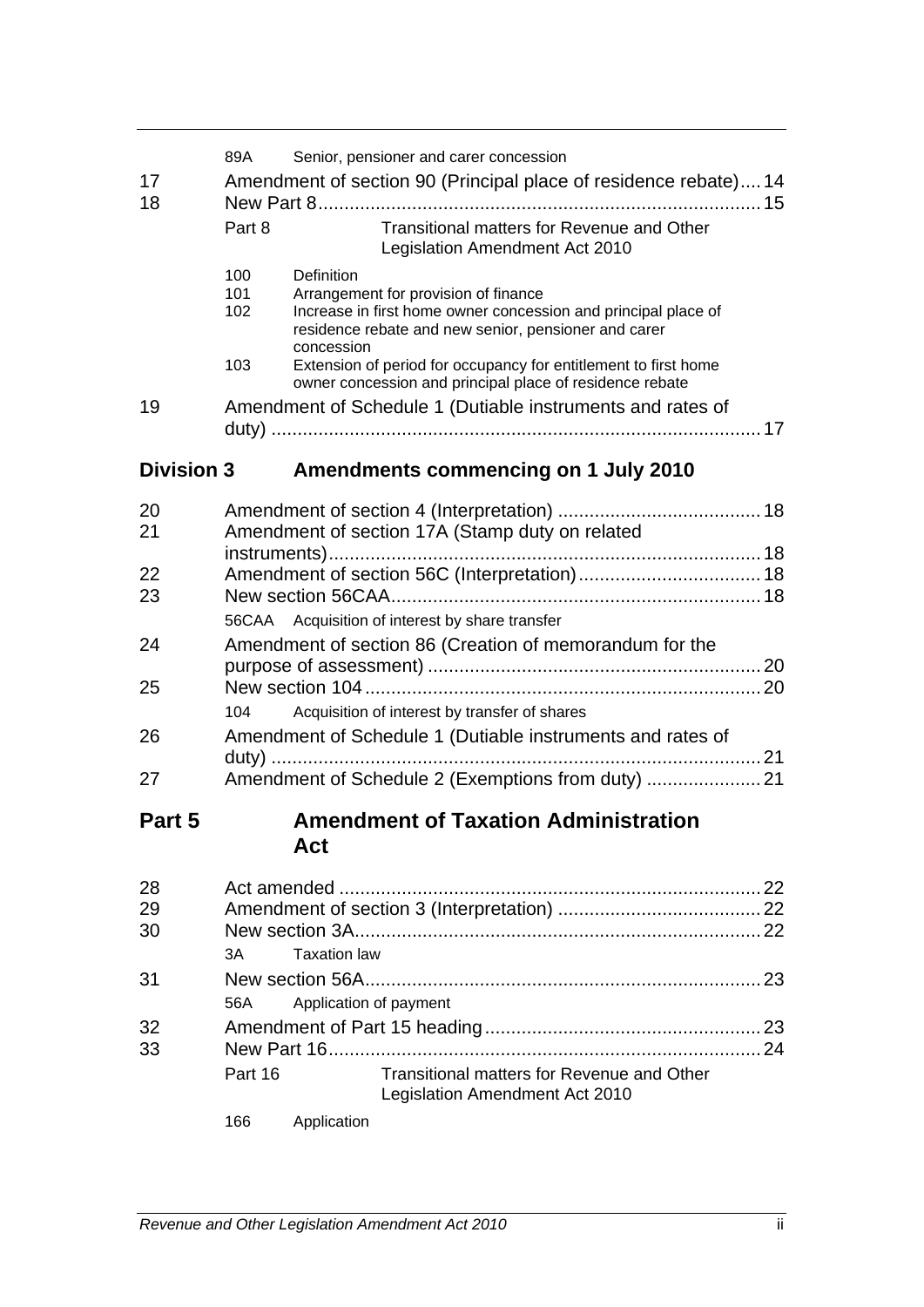# **Part 6 Victims of Crime Assistance Act**

| 34 |        |                                                                              |  |
|----|--------|------------------------------------------------------------------------------|--|
| 35 |        |                                                                              |  |
| 36 |        |                                                                              |  |
|    | Part 9 | Transitional matters for Revenue and Other<br>Legislation Amendment Act 2010 |  |

76 Application

# **Part 7 Other matters**

| 37 |        |  |
|----|--------|--|
| 38 | Expirv |  |

# **Schedule Further amendments of Acts**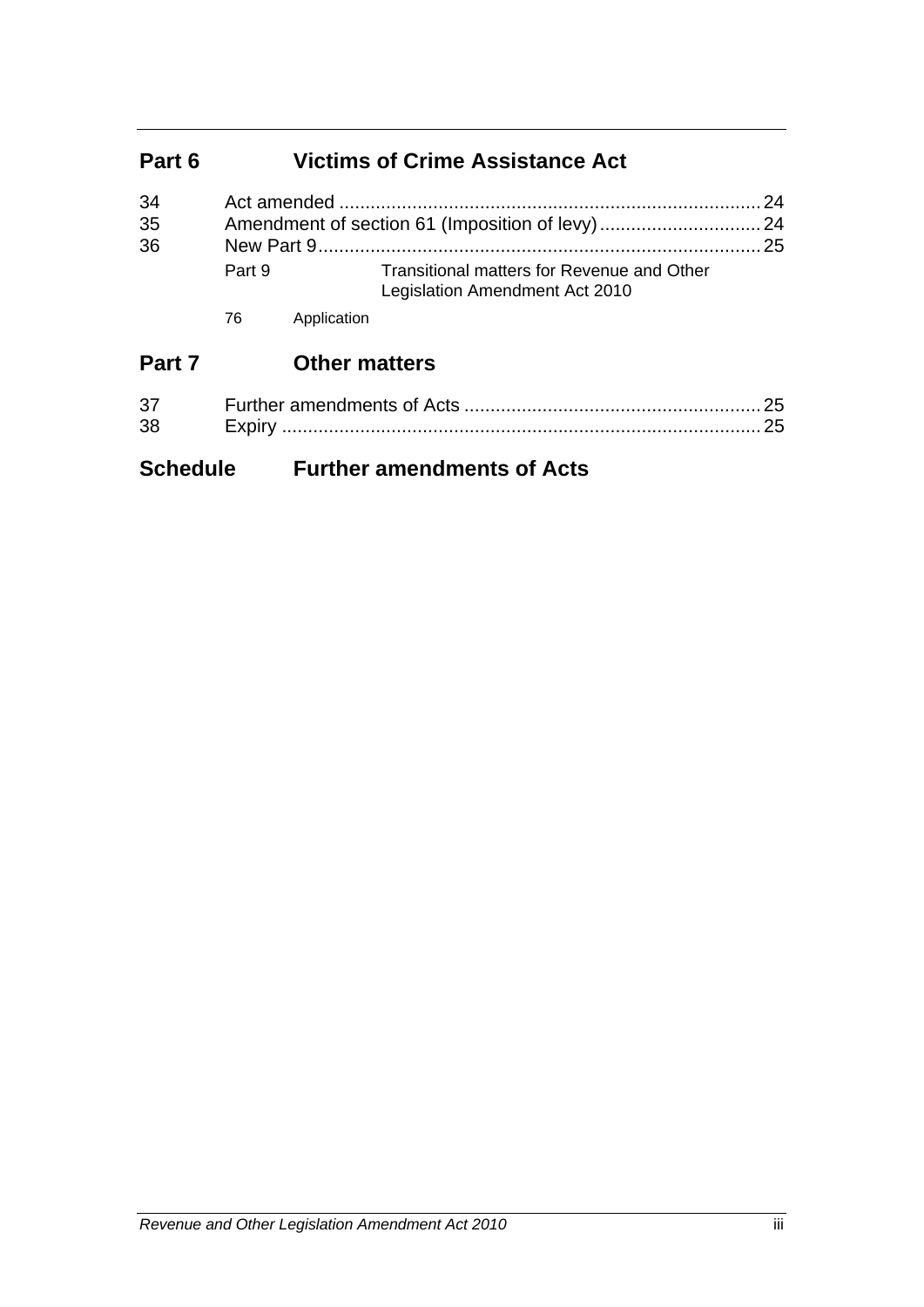

# **NORTHERN TERRITORY OF AUSTRALIA** \_\_\_\_\_\_\_\_\_\_\_\_\_\_\_\_\_\_\_\_

### **Act No. [ ] of 2010**  \_\_\_\_\_\_\_\_\_\_\_\_\_\_\_\_\_\_\_\_

An Act to amend legislation administered by the Treasurer and the *Victims of Crime Assistance Act*

> [*Assented to [ ] 2010*] [*Second reading [ ] 2010*]

### **The Legislative Assembly of the Northern Territory enacts as follows:**

# **Part 1** Preliminary matters

### <span id="page-4-0"></span>**1 Short title**

This Act may be cited as the *Revenue and Other Legislation Amendment Act 2010*.

#### <span id="page-4-1"></span>**2 Commencement**

- (1) Part 2 and Part 4, Divisions 1 and 2, are taken to have commenced on 4 May 2010.
- (2) The remaining provisions of this Act commence on 1 July 2010.

## **Part 2 Amendment of First Home Owner Grant Act**

### <span id="page-4-2"></span>**3 Act amended**

This Part amends the *First Home Owner Grant Act*.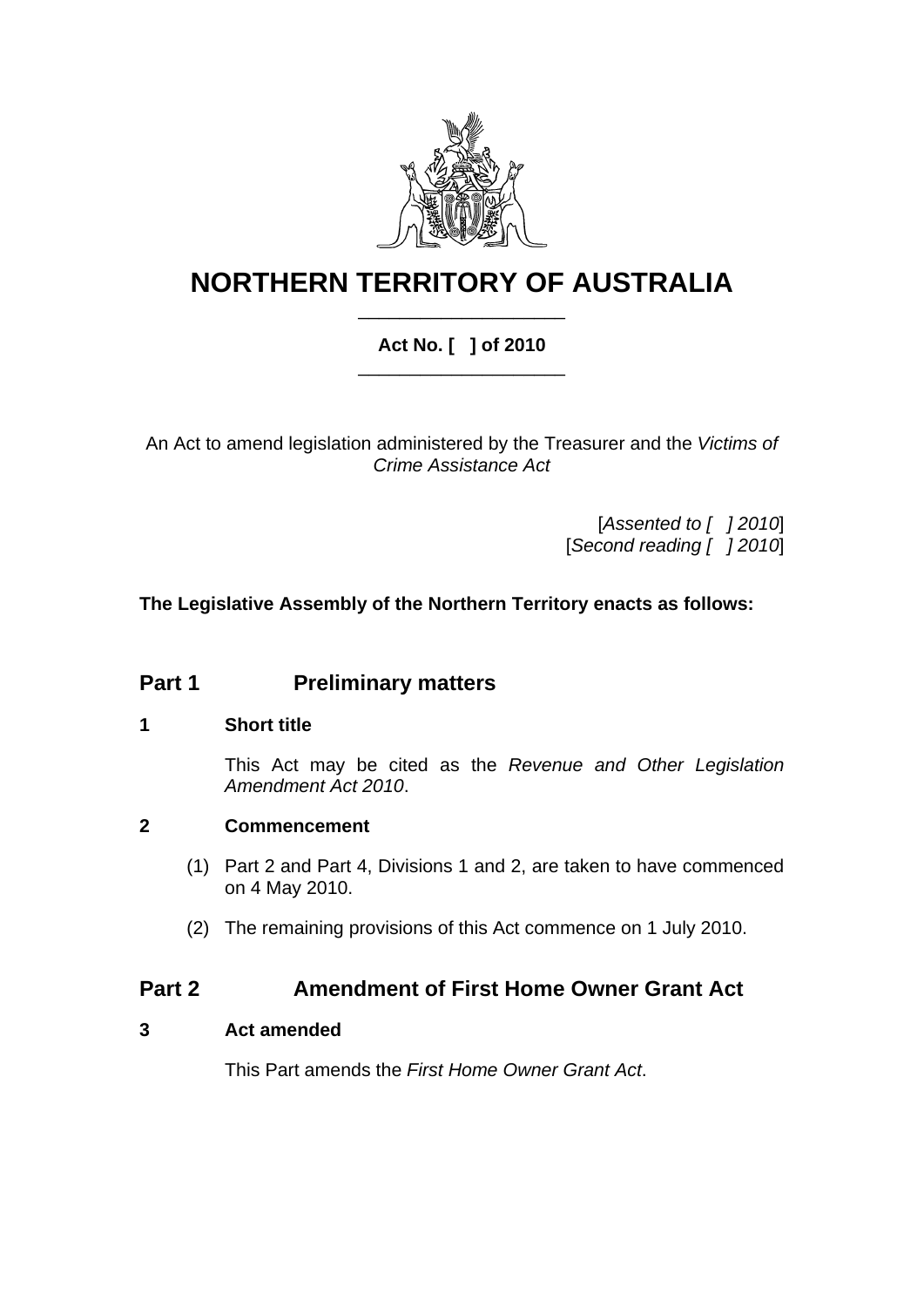#### <span id="page-5-0"></span>**4 Amendment of section 3 (Definitions)**

Section 3, definition *consideration*

*omit* 

and (9)

*substitute* 

to (9)

## <span id="page-5-1"></span>**5 Amendment of section 5 (Ownership of land and homes)**

 $(1)$  Section  $5(2)(q)$ 

*omit* 

more.

*substitute* 

more;

(2) After section 5(2)(g)

*insert* 

- (h) an interest as lessee or sublessee of the land under a registered lease or sublease granted under section 19 or 19A of the *Aboriginal Land Rights (Northern Territory) Act 1976* (Cth) if the term of the lease is 15 years or more.
- (3) Section 5(3)(a), at the end

*insert* 

and

(4) Section 5(3)(c)

*omit* 

trust.

*substitute* 

trust; and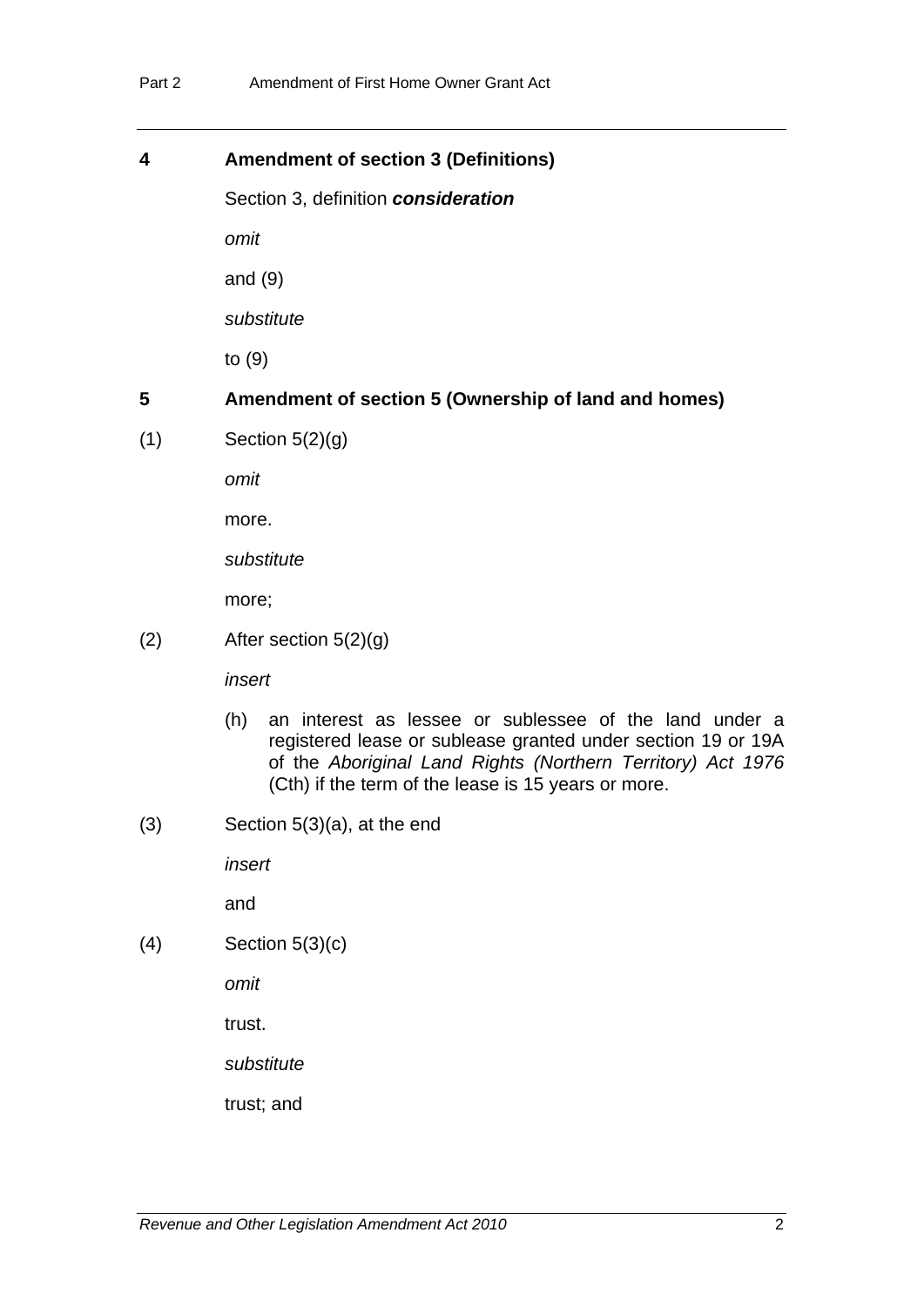(5) After section 5(3)(c)

*insert* 

(d) an interest is not a relevant interest if the holder of the interest is the lessor or sublessor under a lease or sublease mentioned in section 5(2).

#### <span id="page-6-0"></span>**6 Amendment of section 13 (Eligible transaction)**

After section 13(8)

*insert* 

 (8A) The consideration for an eligible transaction does not include rent given for a lease or sublease mentioned in section 5(2).

### **Part 3** Amendment of Mineral Royalty Act

#### <span id="page-6-1"></span>**7 Act amended**

This Part amends the *Mineral Royalty Act*.

### <span id="page-6-2"></span>**8 Amendment of section 10 (Rate of royalty)**

(1) Section 10(1)

*omit*

18%

*substitute*

20%

(2) Section 10(1)(b)

*omit*

\$9,000

*substitute*

\$10,000

(3) Section 10(2), after "year;" (all references)

*insert*

and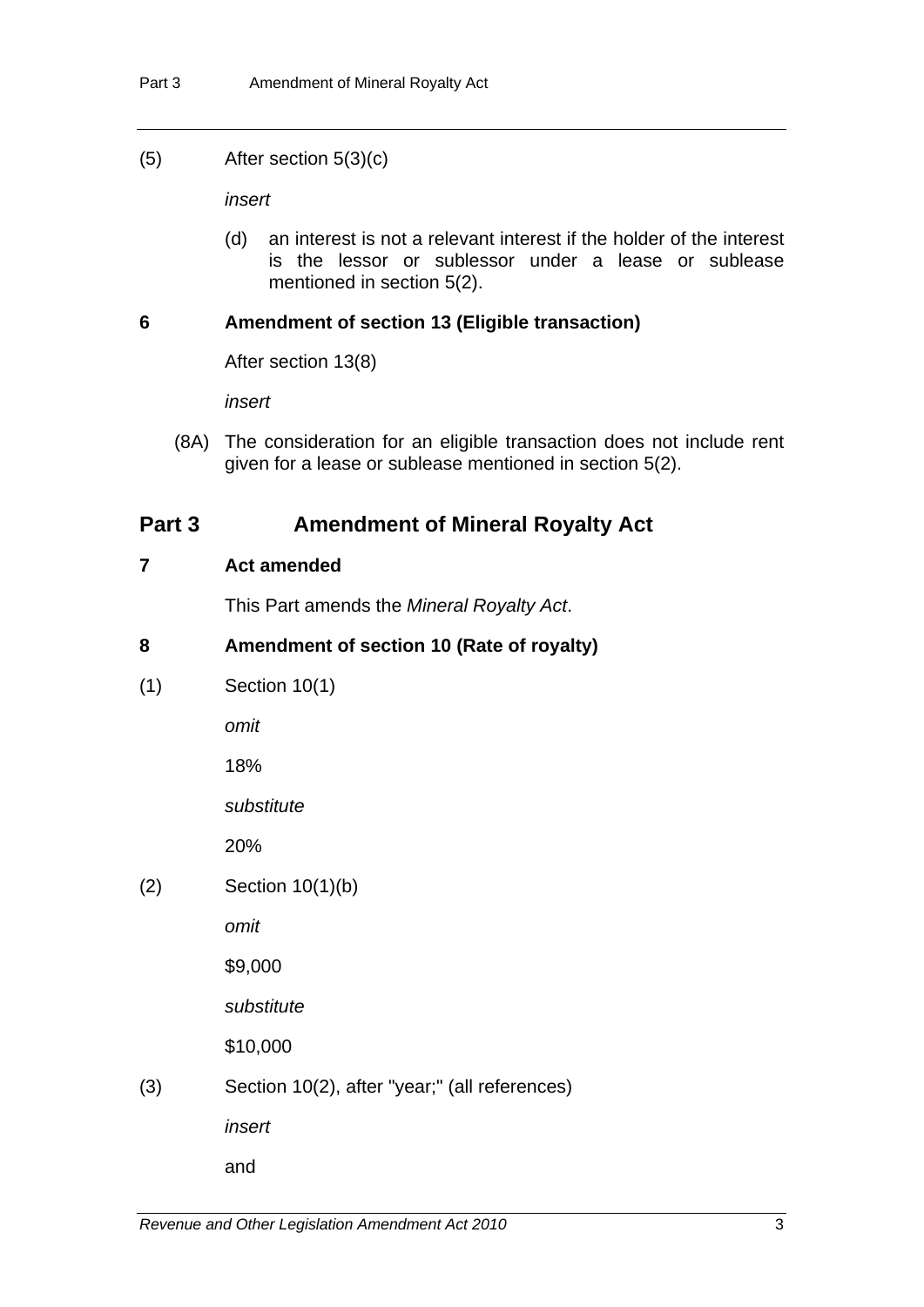(4) Section 10(2), after "deduction;"

*insert*

and

(5) Section 10(6)(a), at the end

*insert*

and

### <span id="page-7-0"></span>**9 New Part VIII**

After section 53

*insert*

# **Part VIII Transitional matters for Revenue and Other Legislation Amendment Act 2010**

### **54 Definitions**

In this Part:

**amended**, in relation to a specified provision, means the provision as in force on the commencement day.

*commencement day* means the day on which Part 3 of the *Revenue and Other Legislation Amendment Act 2010* commences.

*transitional period* means a period mentioned in section 55(1)(b) or  $(2)(b)$ .

*transitional royalty year* means a royalty year that commences before 1 July 2010 and ends after that date.

#### **55 Rate of royalty**

- (1) The percentage of net value specified in amended section 10(1) applies in relation to:
	- (a) a royalty year that commences on or after 1 July 2010; and
	- (b) a period that commences on or after 1 July 2010 in a transitional royalty year.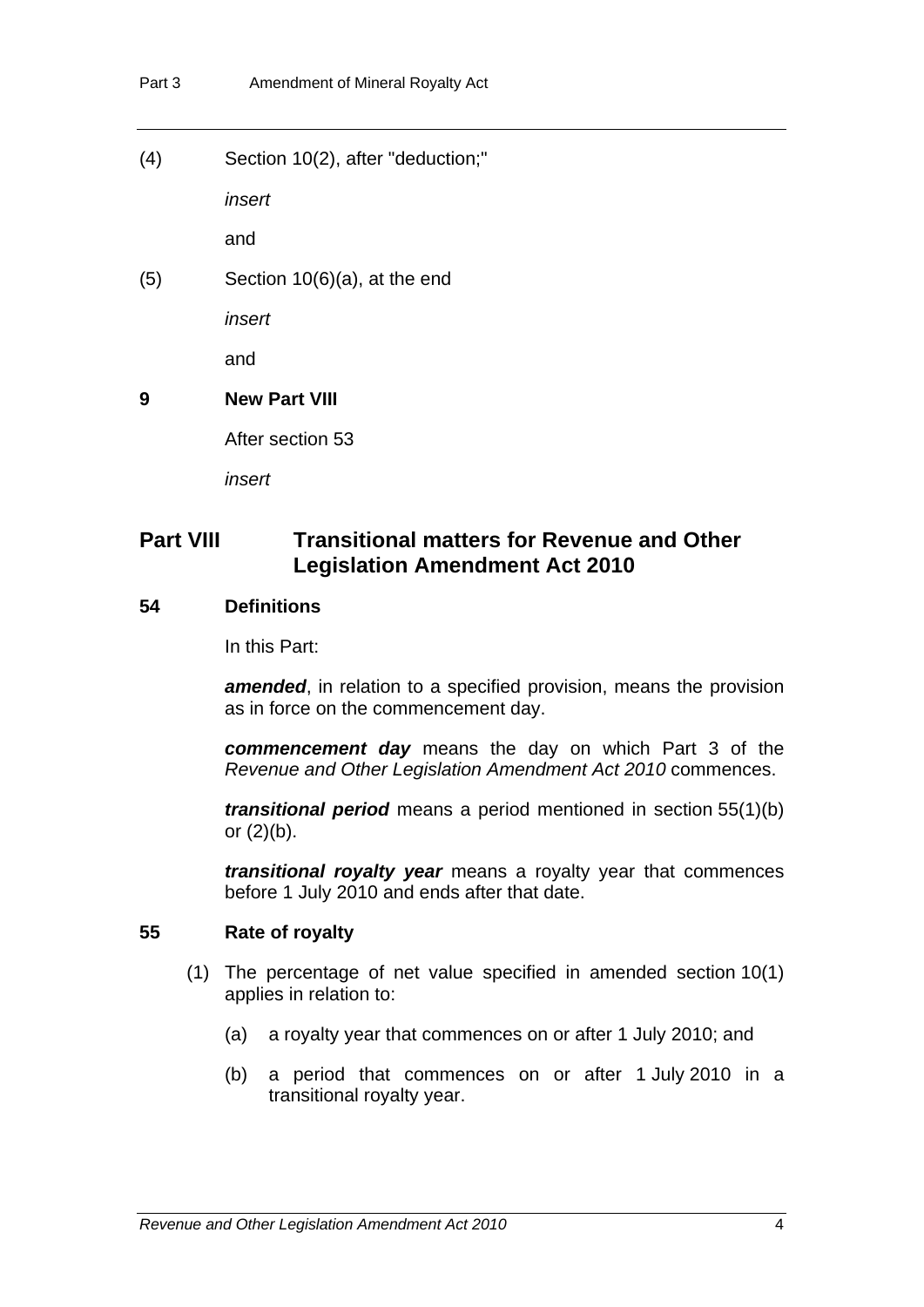- (2) The percentage of net value specified in section 10(1), as in force immediately before the commencement day, applies in relation to:
	- (a) a royalty year that ends before 1 July 2010; and
	- (b) a period that ends before 1 July 2010 in a transitional royalty year.

*Example of application of subsections (1)(b) and (2)(b)* 

*If a transitional royalty year commences on 1 January 2010, the percentage of the net value for the period 1 January 2010 to 30 June 2010 is 18% and the percentage of the net value for the period 1 July 2010 to 31 December 2010 is 20%.* 

- (3) For calculating the net value under amended section 10(2) in relation to each transitional period in a transitional royalty year, the amount of each element of the formula must be apportioned between the transitional periods:
	- (a) as agreed between the royalty payer and Secretary on or before 31 December 2010; or
	- (b) in the absence of an agreement as determined by the Secretary.
- (4) To avoid doubt, an apportionment under subsection (3) may apportion the whole of an amount to one of the transitional periods and none of the amount to the other transitional period.

## **Part 4 Amendment of Stamp Duty Act**

#### **Division 1 Preliminary matter**

#### <span id="page-8-0"></span>**10 Act amended**

This Part amends the *Stamp Duty Act*.

### **Division 2 Amendments commencing on 4 May 2010**

- <span id="page-8-1"></span>**11 Amendment of section 56C (Interpretation)**
- (1) Section 56C(1), definition *acquire*, paragraph (d)(iv)(B)

*omit* 

intestate; or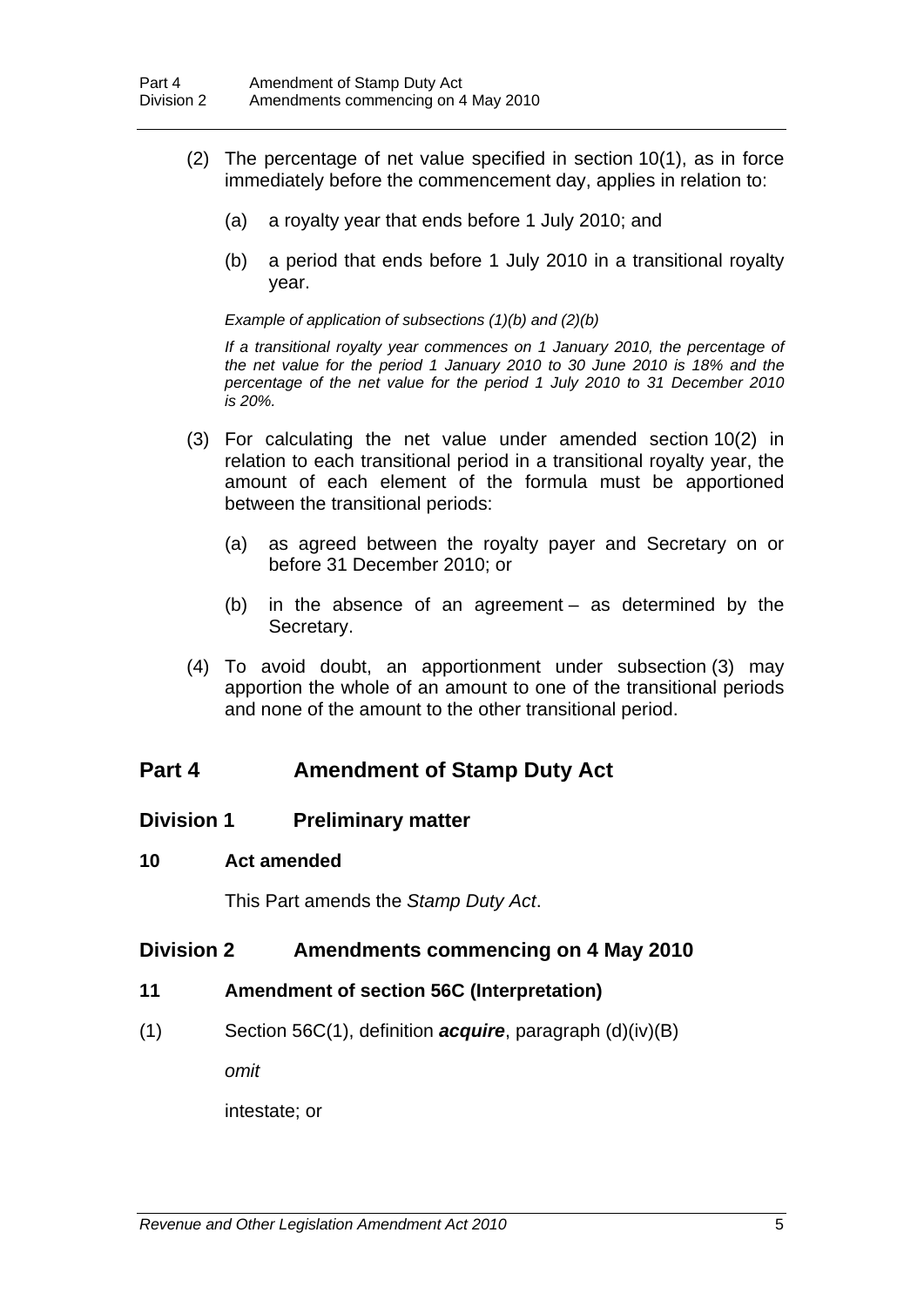#### *substitute*

intestate.

(2) Section 56C(1), definition *acquire*, subparagraph (d)(v)

*omit* 

(3) After section 56C(14)

*insert* 

- (15) Subsection (16) applies to an acquisition of an interest in a corporation if all of the following conditions are satisfied:
	- (a) the acquisition is made only for one of the following purposes:
		- (i) to enable the person (other than the corporation) from whom the interest is acquired to obtain finance under an arrangement (the *finance arrangement*), whether by way of renewal of the finance arrangement or otherwise;
		- (ii) to enable the person to obtain an extension of the period for which finance was obtained under the finance arrangement;
	- (b) one of the following applies:
		- (i) the acquisition alone does not constitute a significant interest in the corporation;
		- (ii) an amount was deducted from the duty charged on a statement lodged under section 56K in relation to the acquisition under section 56M(2)(c)(ix).
- (16) For this Division, if the conditions in subsection (15) are satisfied:
	- (a) the person from whom the interest is acquired is taken to be still holding the interest; and
	- (b) the person acquiring the interest is taken not to be holding the interest.
- (17) Subsection (16) ceases to have effect in relation to the persons mentioned in that subsection at the earlier of the following:
	- (a) the enforcement or termination of the finance arrangement;
	- (b) the person mentioned in subsection (16)(b) is required under section 56K(7) to relodge a statement.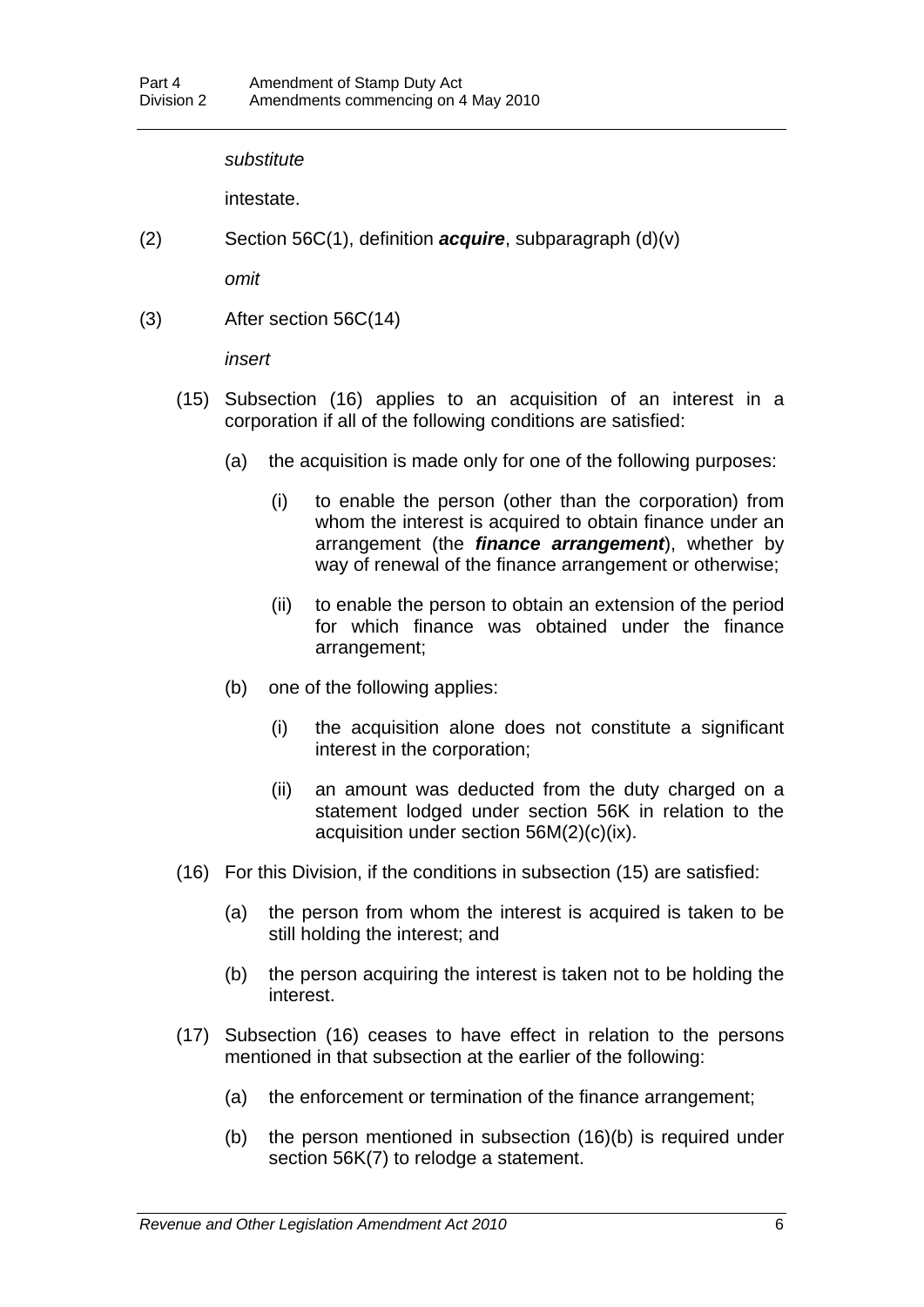### <span id="page-10-0"></span>**12 Amendment of section 56K (When statement to be lodged)**

Section 56K(6)

*omit, substitute* 

- (6) Subsection (7) applies if:
	- (a) an amount is deducted from the duty chargeable on a statement prepared and lodged under subsection (1) for a relevant acquisition of an interest by a person in a corporation because of section 56M(2)(c)(ix); and
	- (b) it becomes apparent that neither of the following events will occur within 5 years after the relevant acquisition (or a longer period approved by the Commissioner in writing):
		- (i) the person from whom the interest was acquired reacquiring the interest;
		- (ii) if the relevant acquisition was by way of a mortgage  $$ the mortgagee exercising the mortgagee's power of sale in selling the interest to someone other than the person mentioned in subparagraph (i).
- (7) The person mentioned in subsection (6)(a) must, within 30 days after it becomes apparent that the event mentioned in subsection (6)(b)(i) or (ii) will not occur within the 5 years or longer period mentioned in that subsection:
	- (a) relodge the statement; and
	- (b) pay duty (including interest and penalty tax) on the statement as if the deduction had never applied.
- (8) The Commissioner may reassess duty on an instrument in relation to an acquisition, even though the time limit for reassessment under the *Taxation Administration Act* may have passed, if:
	- (a) the duty was assessed on the basis that an amount is to be deducted under section 56M(2)(c)(ix); but
	- (b) a statement is required to be relodged in relation to the acquisition under subsection (7) (whether or not the statement is in fact relodged).
- (9) A person commits an offence if the person fails to comply with subsection (1), (2), (3), (5B) or (7).

Maximum penalty: 100 penalty units.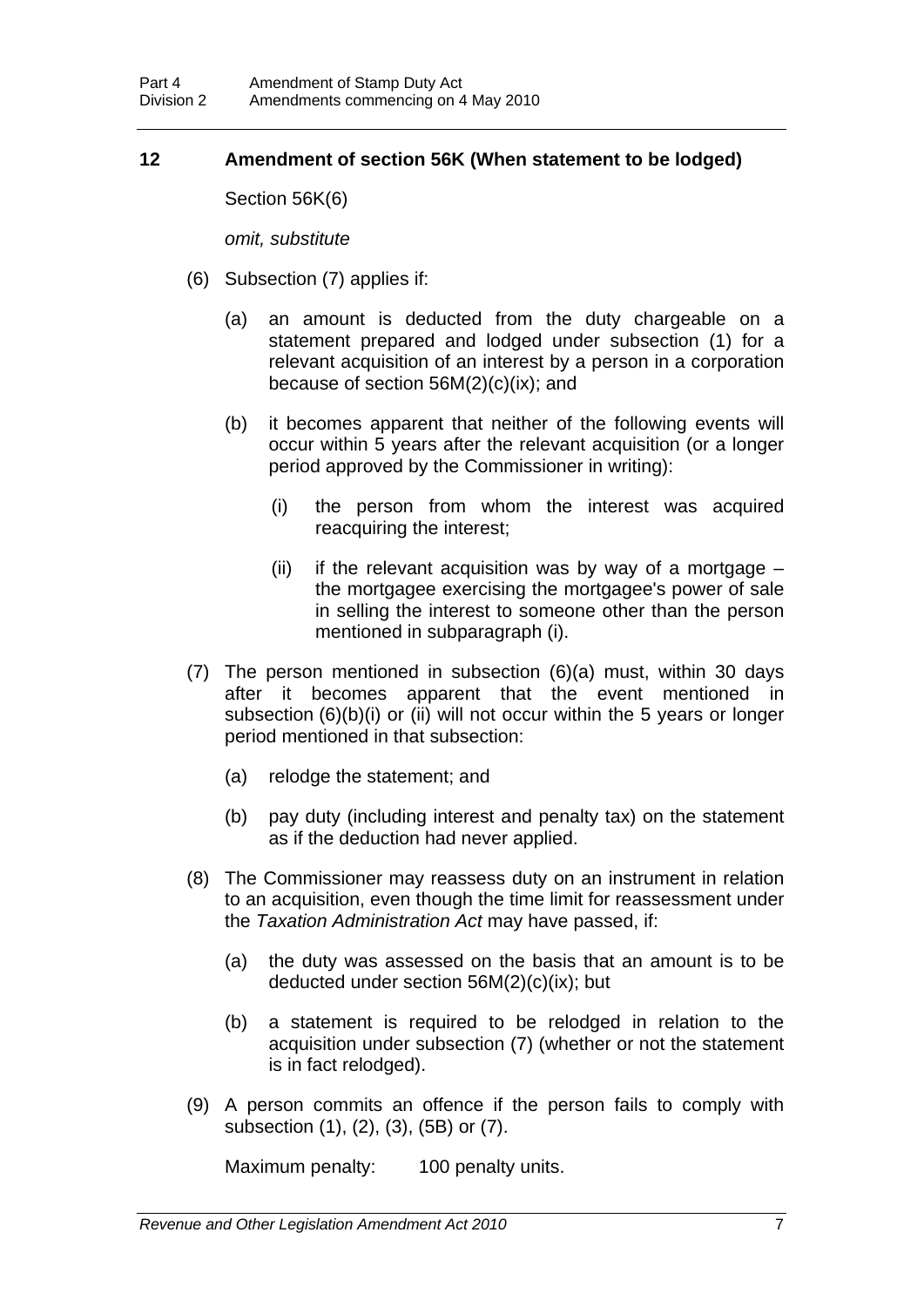#### <span id="page-11-0"></span>**13 Amendment of section 56M (Statement chargeable with duty)**

Section 56M(2)(c)(ix)

*omit, substitute* 

- (ix) the Commissioner is satisfied the acquisition is made only for any of the following purposes:
	- (A) to enable a person (other than the corporation) from whom the interest is acquired to obtain finance under an arrangement (the *finance arrangement*), whether by way of renewal of the finance arrangement or otherwise;
	- (B) to enable the person to obtain an extension of the period for which finance was obtained under the finance arrangement;
	- (C) to enable the person or someone providing finance to the person under the finance arrangement to enforce or terminate the finance arrangement;

#### <span id="page-11-1"></span>**14 Amendment of section 88 (Interpretation)**

(1) Section 88(1), definitions *period for occupancy* and *relevant time*

*omit* 

(2) Section 88(1), definition *first home owner concession*, paragraph (b)

*omit* 

\$385 000

*substitute* 

\$540 000

(3) Section 88(1), definition *principal place of residence rebate*, paragraph (b)

*omit* 

\$2 500

*substitute* 

\$3 500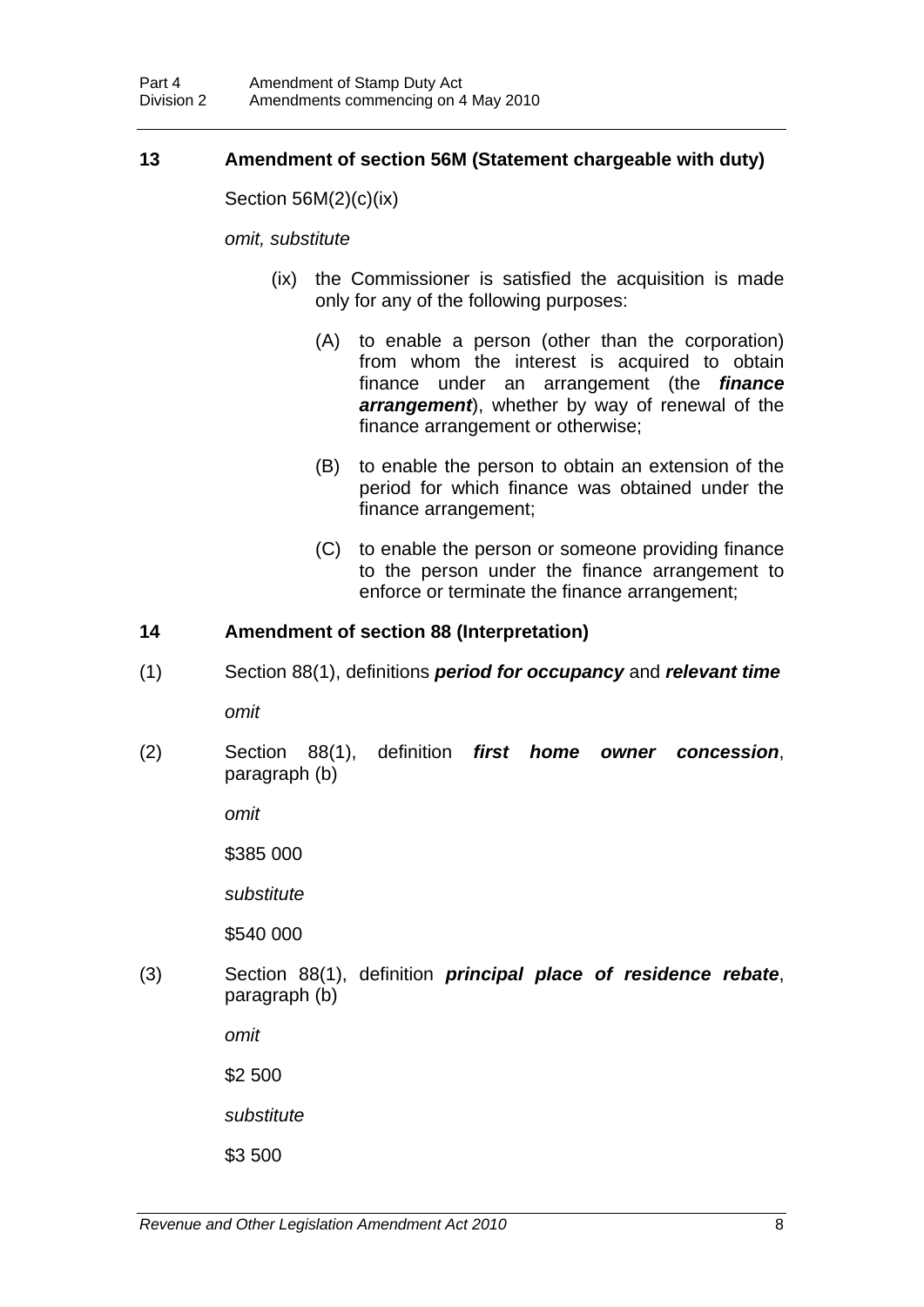### (4) Section 88(1)

*insert (in alphabetical order)* 

*comprehensive home building contract*, see section 3 of the *First Home Owner Grant Act*.

*owner builder*, see section 3 of the *First Home Owner Grant Act*.

*period for occupancy*, of a home, means:

- (a) if the home is built on the land at the relevant time – 12 months after the date the conveyees become entitled to possession of the land under the conveyance; or
- (b) if there is no home built on the land at the relevant time and the conveyees are owner builders of the home or have entered into a comprehensive home building contract for the home – the earlier of the following:
	- (i) 5 years after the date the conveyees become entitled to possession of the land;
	- (ii) 12 months after completion of the building of the home; or
- (c) if there is no home built on the land at the relevant time and the conveyees have entered into an off-the-plan contract for the home – 12 months after the date the conveyees become entitled to possession of the land under the conveyance; or
- (d) in any case the longer period approved by the Commissioner under this Division.

*relevant time*, in relation to a conveyance of land, means:

- (a) if one instrument effects or evidences the conveyance the time when the instrument is executed; or
- (b) if more than one instrument effects or evidences the conveyance – the time when the first of the instruments is executed.
- (5) Section 88(1)

*insert (in alphabetical order)* 

*conveyance* includes the grant or transfer of a lease or sublease mentioned in section 5(2) of the *First Home Owner Grant Act*.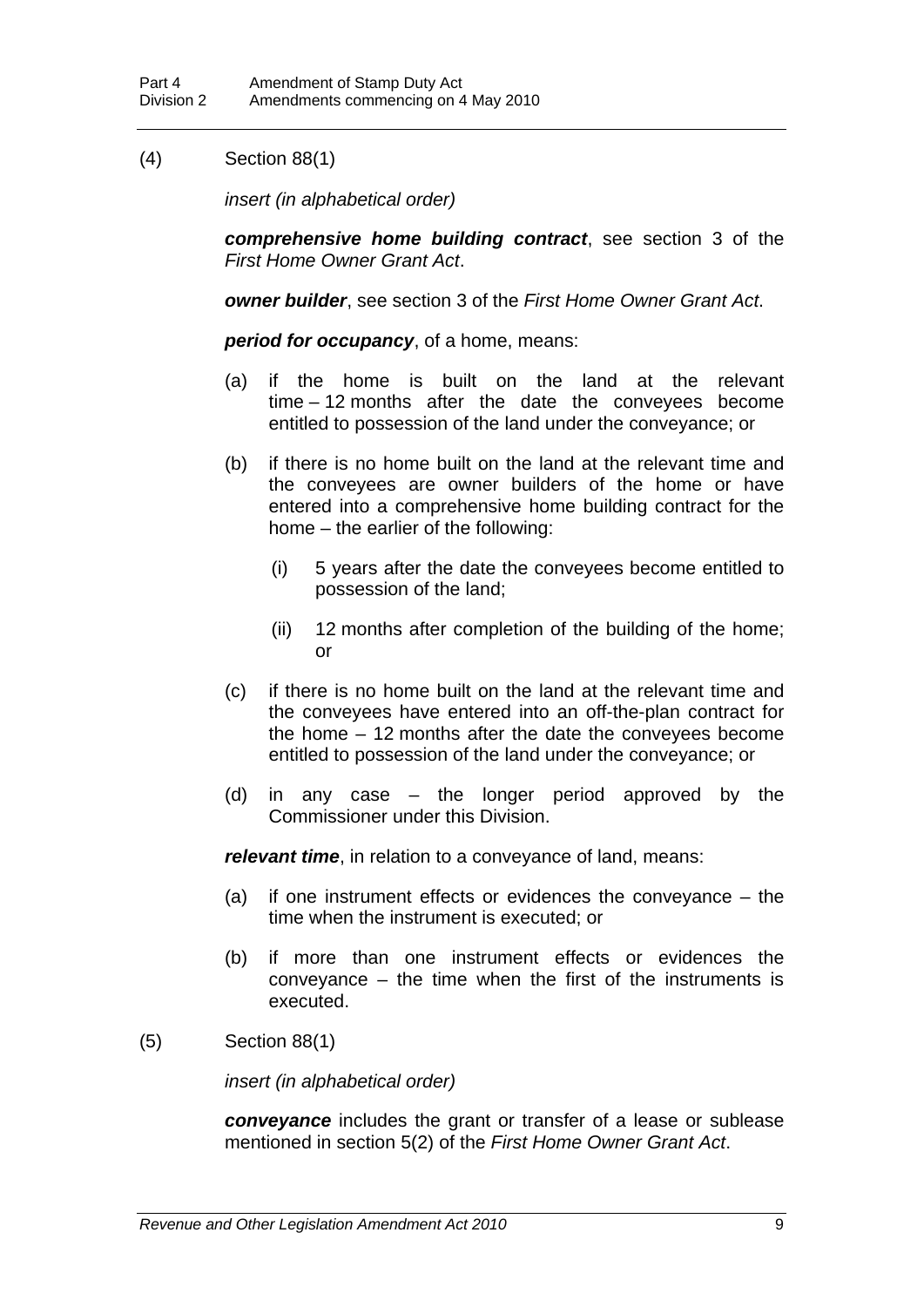*conveyee* includes a lessee and sublessee under a lease or sublease mentioned in section 5(2) of the *First Home Owner Grant Act*.

*senior, pensioner and carer concession* means a concession from the payment of duty on a conveyance of land equal to the lesser of the following:

- (a) the total amount of duty assessed as payable on the conveyance;
- (b) \$8 500.

### <span id="page-13-0"></span>**15 Amendment of section 89 (First home owner concession)**

(1) Section 89(1)(i)

*omit, substitute* 

- (i) the conveyee or conveyees will occupy a home on the land or to be built on the land as their principal place of residence for the prescribed period commencing within the period for occupancy; and
- $(2)$  Section 89 $(1)(j)(ii)$

*omit* 

\$385 000.

*substitute* 

\$385 000; and

 $(3)$  After section  $89(1)(i)$ 

*insert* 

- (k) the conveyee or conveyees become entitled to possession of the land within:
	- (i) 12 months after settlement of the conveyance; or
	- (ii) the longer period approved by the Commissioner under subsection (11)(c).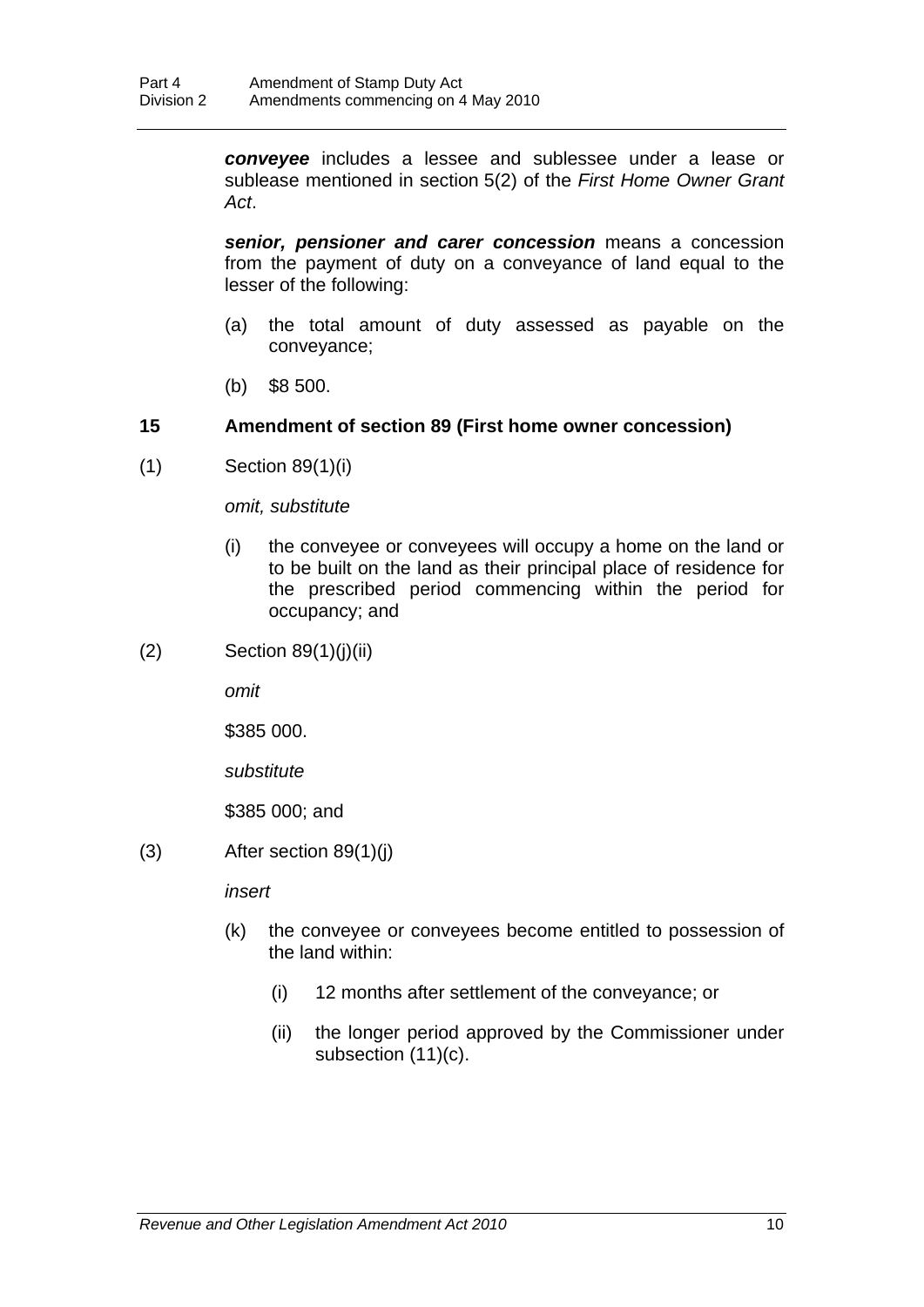(4) After section 89(3)

*insert* 

- (3A) The Commissioner may reassess duty on the conveyance even though the time limit for reassessment under the *Taxation Administration Act* has passed if the conveyee or conveyees would otherwise receive the concession if the time limit had not passed.
- (5) Section 89(11)(b)

*omit* 

period.

*substitute* 

period; or

(6) After section 89(11)(b)

*insert* 

(c) approve an extension of the period in which the conveyee or conveyees are required under subsection (1)(k) to become entitled to possession of the land.

#### <span id="page-14-0"></span>**16 New section 89A**

After section 89

*insert* 

#### **89A Senior, pensioner and carer concession**

- (1) The conveyees of a conveyance of land are entitled to the senior, pensioner and carer concession if the Commissioner, on an application for the concession, is satisfied:
	- (a) all the conveyees are individuals; and
	- (b) at the relevant time, at least one conveyee is:
		- (i) 60 years of age or older; or
		- (ii) the holder of an NT Pensioner and Carer Concession Card; and
	- (c) the conveyees are not entitled to the first home owner concession for the conveyance; and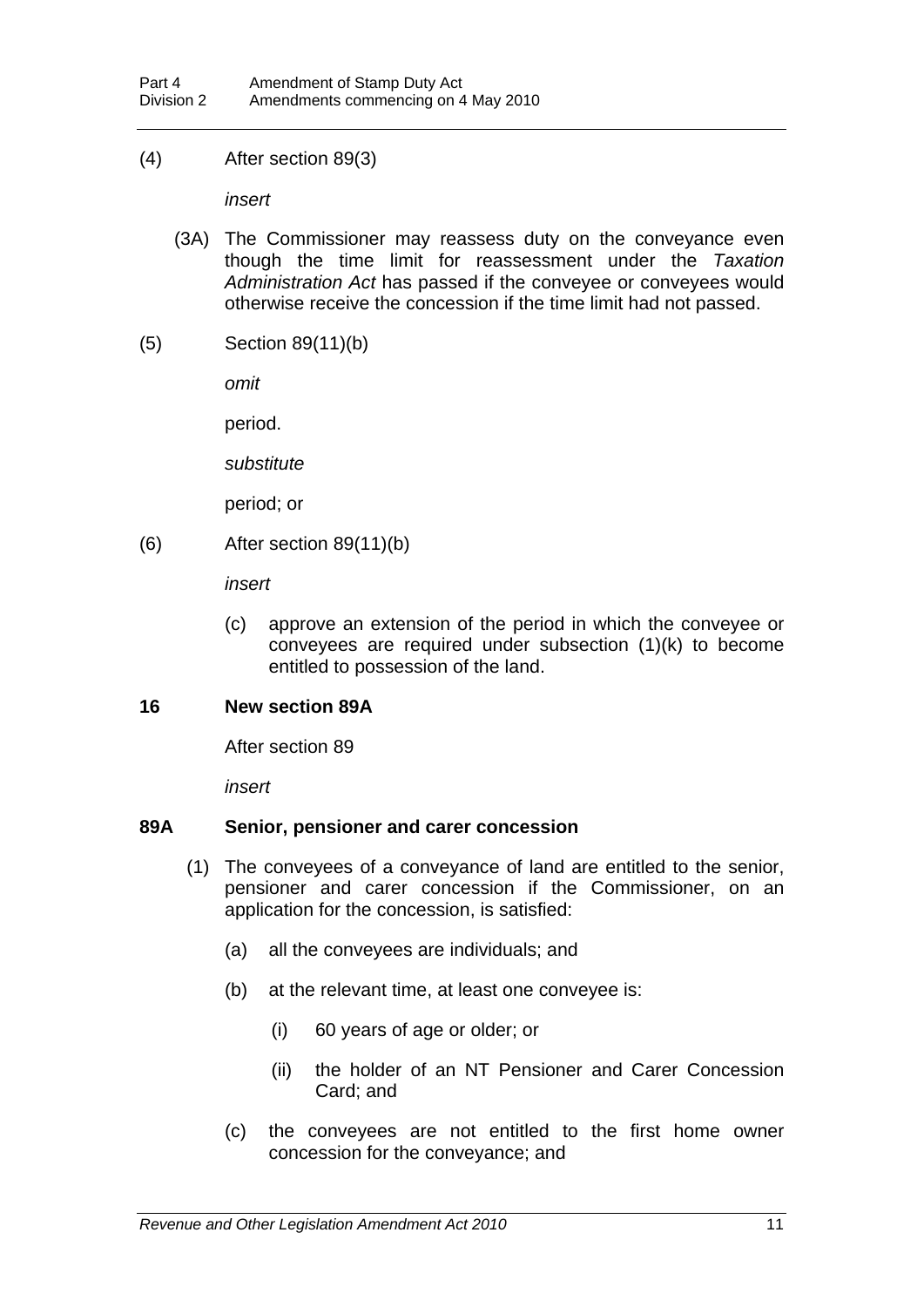- (d) no conveyee has a beneficial interest in the land; and
- (e) the conveyees will acquire the whole beneficial interest in the land; and
- (f) no conveyee will acquire an interest in the land in the capacity of a trustee; and
- (g) the conveyees will occupy a home on the land or to be built on the land as their principal place of residence for the prescribed period commencing within the period for occupancy; and
- (h) either of the following applies:
	- (i) if, at the relevant time there is a home on the land or the conveyance is an off-the-plan contract – the dutiable value of the land does not exceed \$750 000;
	- (ii) if, at the relevant time there is no home on the land  $-$  the dutiable value of the land does not exceed \$385 000; and
- (i) the conveyees become entitled to possession of the land within:
	- (i) 12 months after settlement of the conveyance; or
	- (ii) the longer period approved by the Commissioner under subsection (11)(c).
- (2) The Commissioner may exempt one or more conveyees (the *relevant conveyees*) for the conveyance in relation to any of the requirements in subsection (1)(g) (the *occupancy requirements*) if:
	- (a) not all of the conveyees will be able to occupy a home on the land as their principal place of residence within the period for occupancy; and
	- (b) at least one of the conveyees mentioned in subsection (1)(b) will be able to commence to occupy a home on the land as his or her principal place of residence for the prescribed period commencing within the period for occupancy; and
	- (c) apart from the circumstances mentioned in paragraphs (a) and (b), the conveyees would be entitled to the senior, pensioner and carer concession; and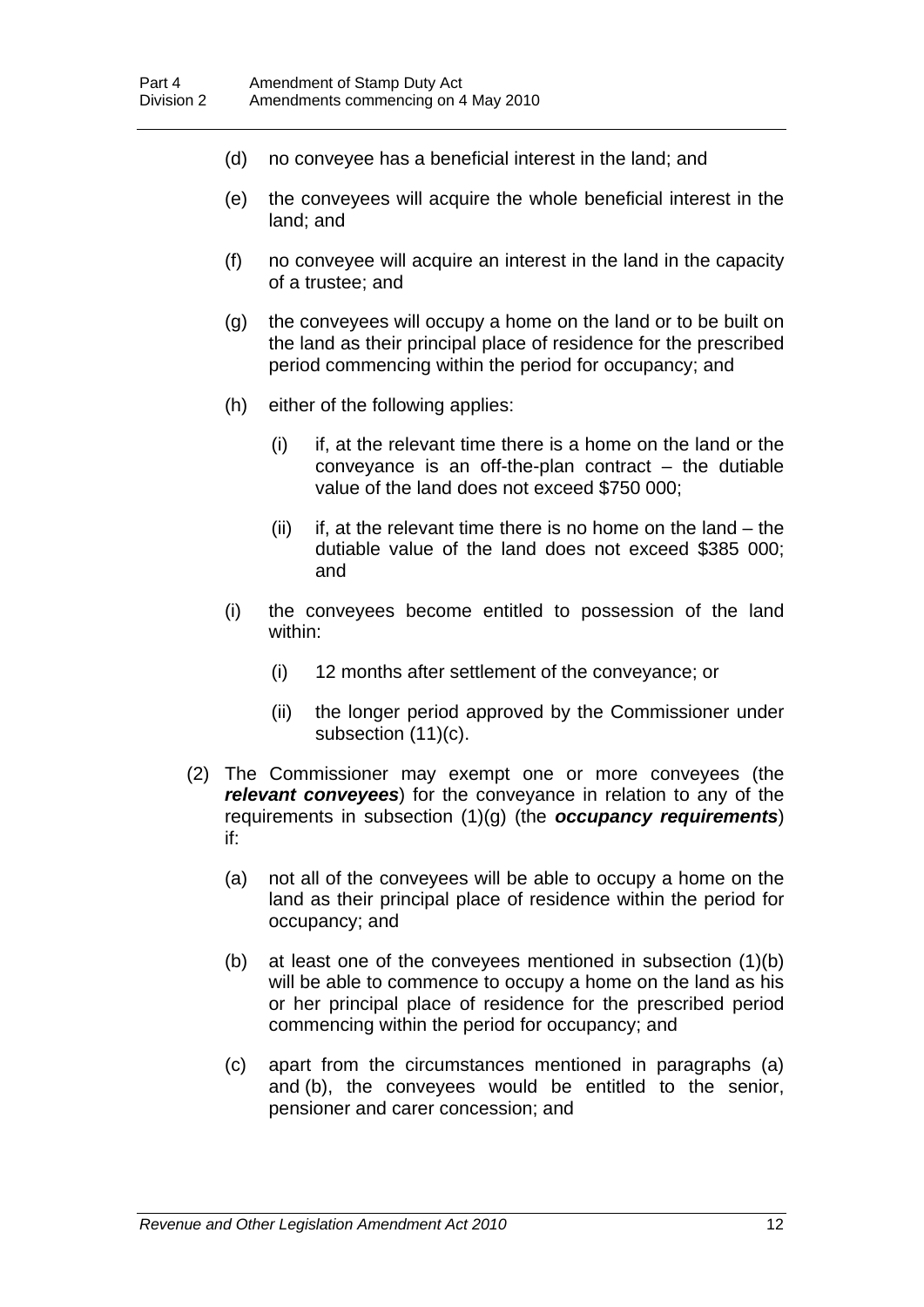- (d) the Commissioner is satisfied there are special reasons for exempting the relevant conveyees from the occupancy requirement.
- (3) A conveyee must, within 30 days after the date on which it first becomes apparent that he or she will fail to comply with any of the occupancy requirements, give written notice of that fact to the Commissioner.

Maximum penalty: 50 penalty units.

- (4) Subsection (3) does not apply to a conveyee in relation to an occupancy requirement if an exemption under subsection (2) covers that conveyee and requirement.
- (5) The Commissioner may reassess duty on the conveyance even though the time limit for reassessment under the *Taxation Administration Act* has passed if the conveyees would otherwise receive the concession if the time limit had not passed.
- (6) The Commissioner must reassess duty on the conveyance on the basis the conveyees were not entitled to the concession (whether or not the time limit for reassessment under the *Taxation Administration Act* has passed) if a conveyee fails to comply with any of the occupancy requirements.
- (7) Subsection (6) does not apply if:
	- (a) the failure is covered by an exemption under subsection (2); or
	- (b) the Commissioner is satisfied there are special reasons for not making the reassessment.
- (8) This section applies to the acquisition by a person, other than the Chief Executive Officer (Housing), of an interest in land under a scheme administered by the Chief Executive Officer (Housing) under section 22 or 24 of the *Housing Act* as if:
	- (a) the person were acquiring 100% of the land; or
	- (b) if 2 or more persons are acquiring the interest the persons were acquiring 100% of the land in the same proportions as they are acquiring the interest.
- (9) If a person acquires land or an interest in land as the guardian of a person (the *disabled person*) who is under a legal disability, this section applies as if the disabled person were:
	- (a) the conveyee of the land or interest; and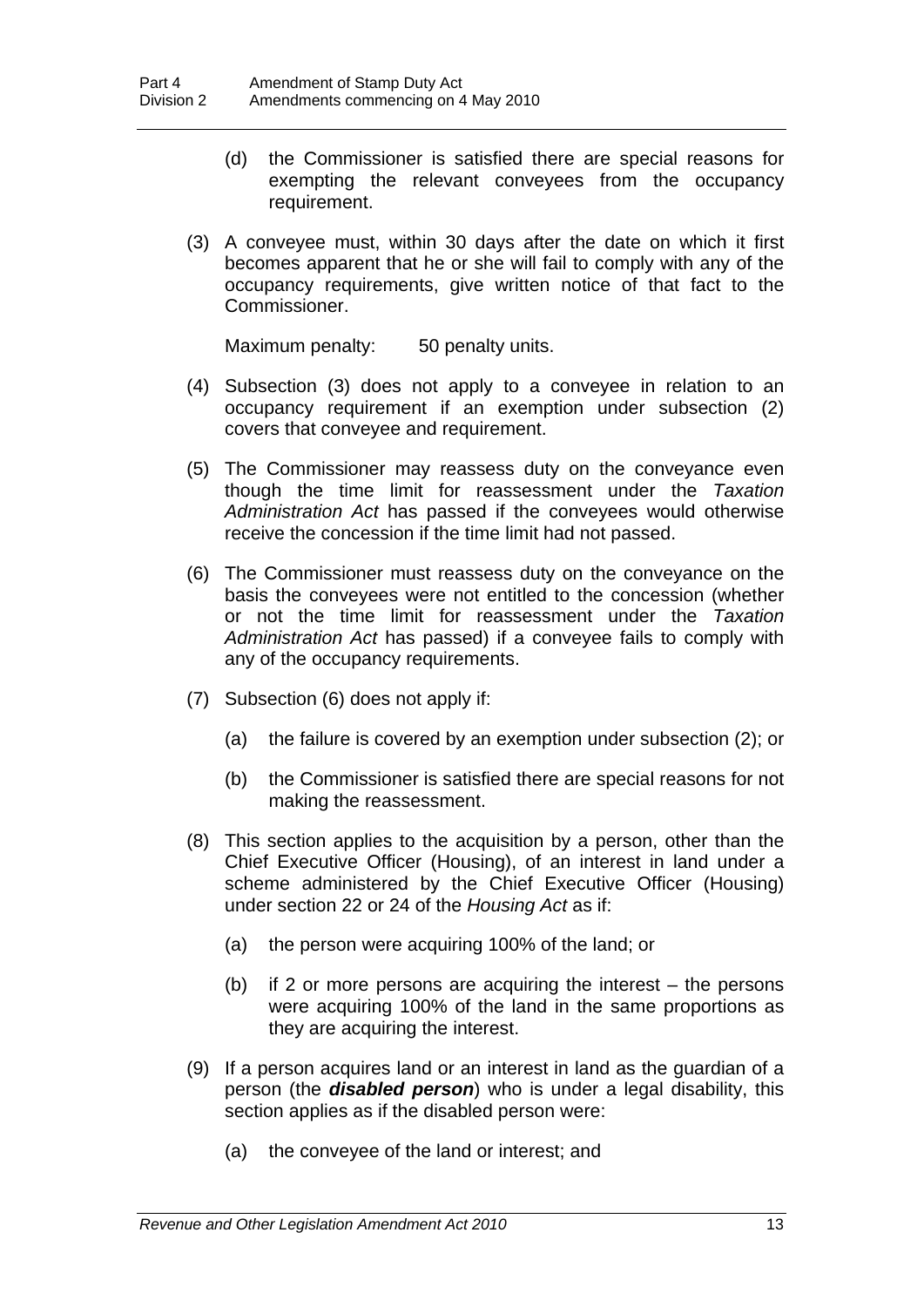- (b) the applicant for the senior, pensioner and carer concession; and
- (c) if the concession is granted the recipient of the concession.
- (10) A person applying for the senior, pensioner and carer concession must give to the Commissioner a declaration in the approved form providing the information relating to the application that the Commissioner requires.
- (11) The Commissioner may, if satisfied there are special reasons to do so, approve:
	- (a) an extension of the period for occupancy for this section; or
	- (b) a reduction (but not the complete elimination) of the prescribed period for this section; or
	- (c) an extension of the period in which the conveyees are required under subsection (1)(i) to become entitled to possession of the land.
- (12) In this section:

*NT Pensioner and Carer Concession Card* means a concession card administered for the Northern Territory Pensioner and Carer Concession Scheme by the Territory.

#### <span id="page-17-0"></span>**17 Amendment of section 90 (Principal place of residence rebate)**

(1) Section 90(1)(b)

*omit* 

a first home owner concession

*substitute* 

the first home owner concession, or the senior, pensioner and carer concession, for the conveyance

(2) Section 90(1)(f)

*omit, substitute* 

(f) the conveyee or conveyees will occupy a home on the land or to be built on the land as their principal place of residence for the prescribed period commencing within the period for occupancy; and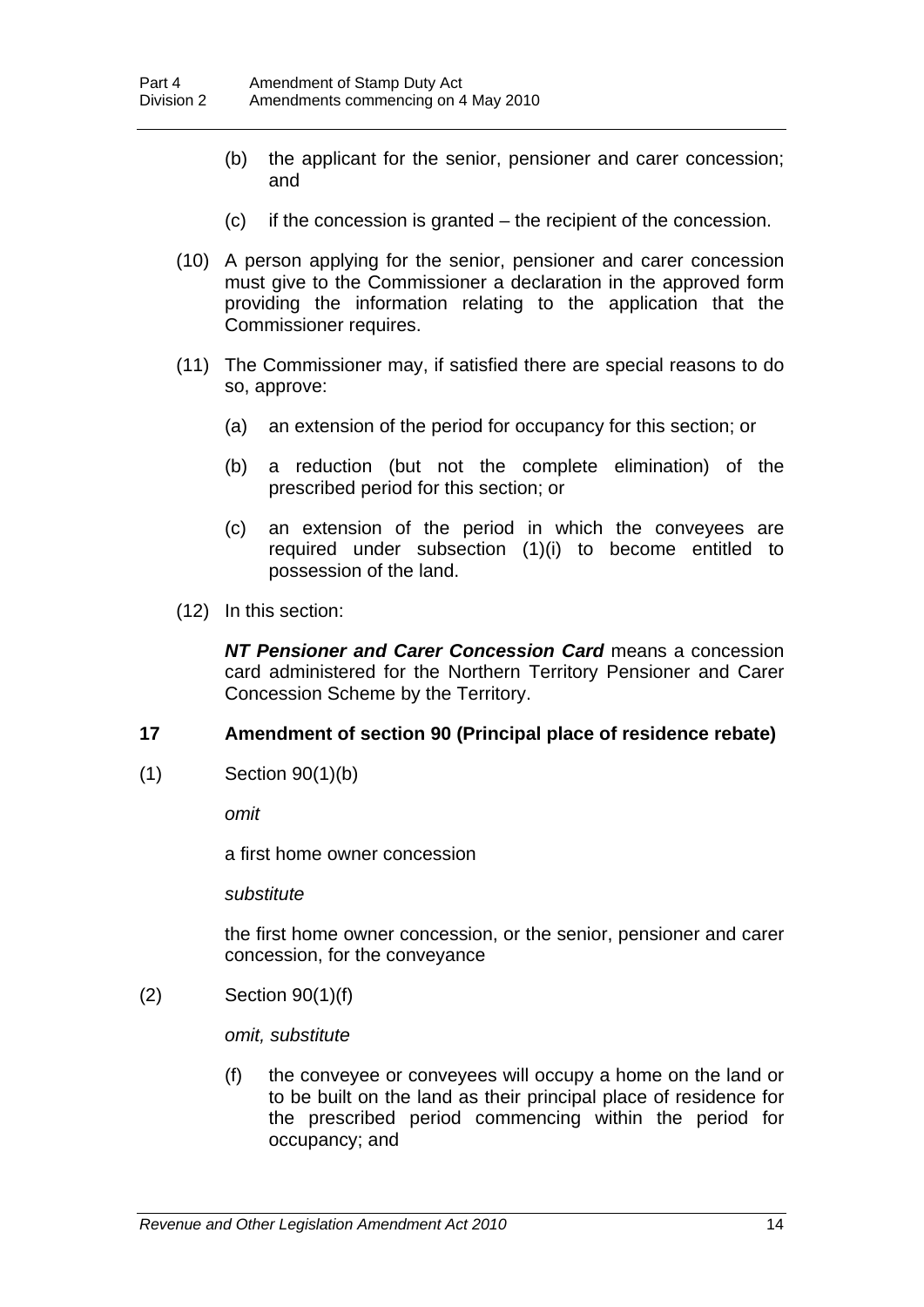- (g) the conveyee or conveyees become entitled to possession of the land within:
	- (i) 12 months after settlement of the conveyance; or
	- (ii) the longer period approved by the Commissioner under subsection (8)(c).
- (3) After section 90(3)

*insert* 

- (3A) The Commissioner may reassess duty on the conveyance even though the time limit for reassessment under the *Taxation Administration Act* has passed if the conveyee or conveyees would otherwise receive the rebate if the time limit had not passed.
- (4) Section 90(8)(b)

*omit* 

period.

*substitute* 

period; or

(5) After section 90(8)(b)

*insert* 

(c) approve an extension of the period in which the conveyee or conveyees are required under subsection (1)(g) to become entitled to possession of the land.

#### <span id="page-18-0"></span>**18 New Part 8**

After section 99

*insert* 

# **Part 8 Transitional matters for Revenue and Other Legislation Amendment Act 2010**

#### **100 Definition**

In this Part:

*2010 amending Act* means the *Revenue and Other Legislation Amendment Act 2010*.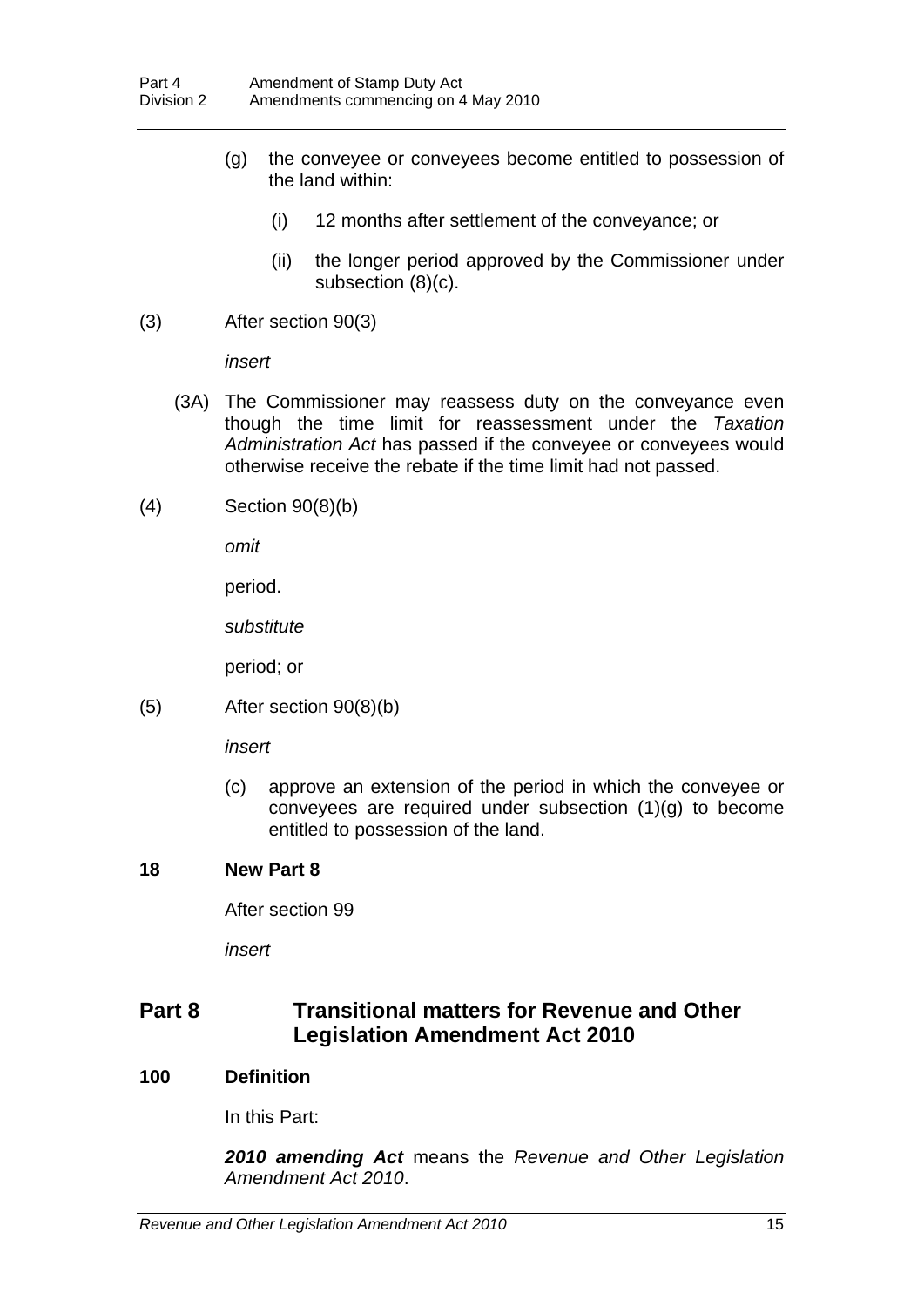#### **101 Arrangement for provision of finance**

- (1) The relevant amendments do not apply to an arrangement that was:
	- (a) covered by section 56C(1), definition *acquire*, paragraph (d)(v) as in force immediately before 4 May 2010; and
	- (b) entered into before 4 May 2010 (whether or not it was completed before that date).
- (2) In this section:

*relevant amendments* means the amendments made by sections [11](#page-8-1) to [13](#page-11-0) of the 2010 amending Act.

#### **102 Increase in first home owner concession and principal place of residence rebate and new senior, pensioner and carer concession**

- (1) Subject to subsection (2):
	- (a) the relevant amendments apply to a conveyance first executed on or after 4 May 2010; and
	- (b) if a conveyance was first executed before that date, this Act applies as if the relevant amendments had not been made.
- (2) This Act also applies to a conveyance as if the relevant amendments had not been made if:
	- (a) the conveyance replaces an earlier conveyance, first executed before 4 May 2010, of the same or substantially similar land; or
	- (b) the conveyees entered into a contract or option, before 4 May 2010, to purchase the land to which the conveyance relates or substantially similar land; or
	- (c) the conveyor had an option, granted before 4 May 2010, to require the conveyees to purchase the land to which the conveyance relates or substantially similar land.
- (3) In this section:

*relevant amendments* means the amendments made by sections [14\(](#page-11-1)2), (3) and (5), 16 and [17](#page-17-0)(1) of the 2010 amending Act.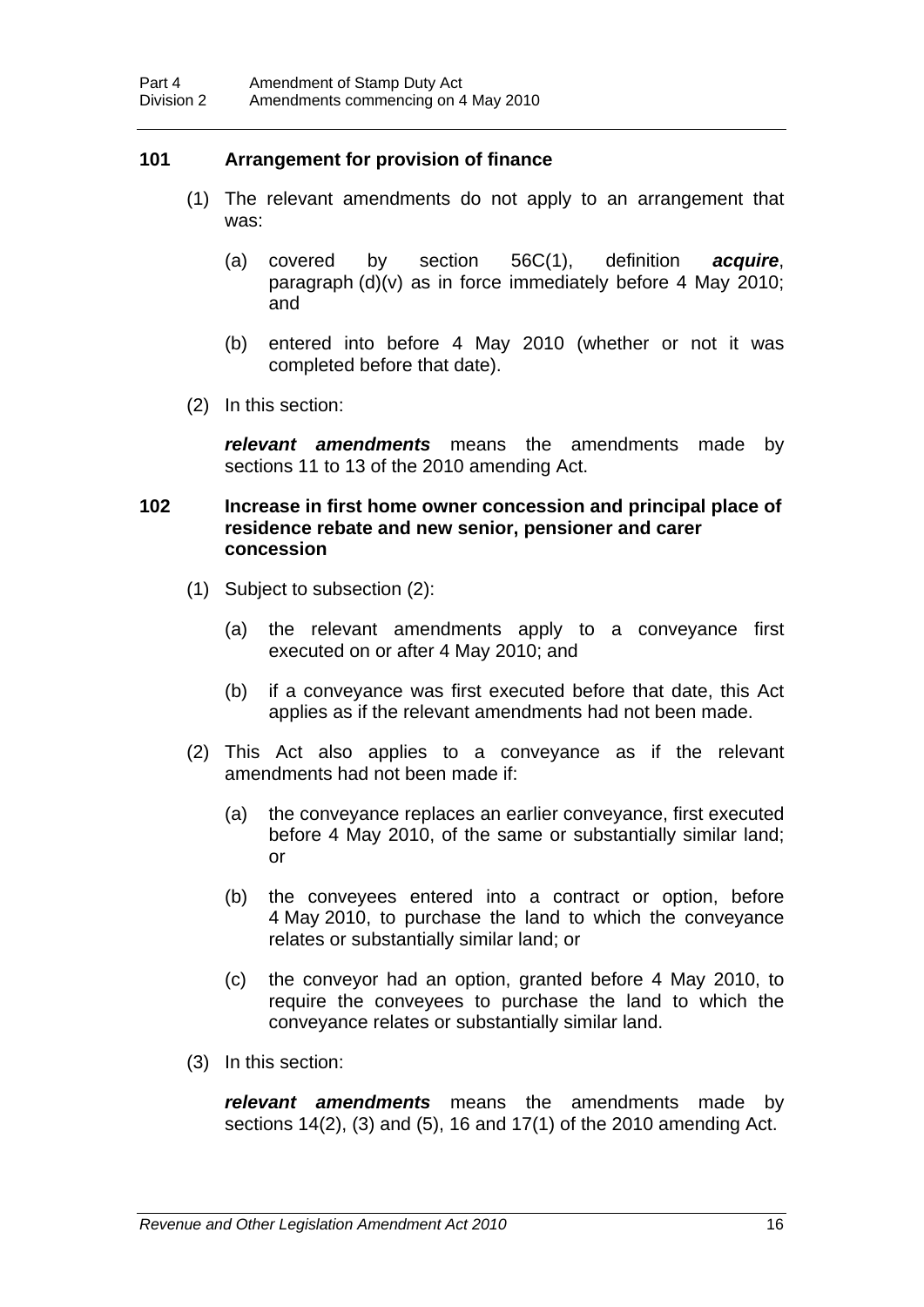#### **103 Extension of period for occupancy for entitlement to first home owner concession and principal place of residence rebate**

- (1) This section applies if, before 4 May 2010, duty was assessed on a conveyance of land on the basis that the conveyees were not entitled to the concession or rebate merely because the conveyees did not satisfy the requirement that a home be built on the land within 3 years after the relevant time for the conveyance.
- (2) On application by the conveyees, the Commissioner may, under the *Taxation Administration Act*, reassess duty on the conveyance as if the relevant amendments had commenced.
- (3) On making the reassessment, the Commissioner must refund to the conveyees the difference between the amount of duty paid on the assessment and the amount of duty payable on the reassessment.
- (4) Subsection (3) applies subject to the *Taxation Administration Act*.
- (5) In this section:

*concession or rebate* means the first home owner concession or principal place of residence rebate, and includes a corresponding concession or rebate under an earlier enactment.

*relevant amendments* means the amendments made by sections [14\(](#page-11-1)1) and (4), [15](#page-13-0) and [17](#page-17-0)(2) to (5) of the 2010 amending Act.

#### <span id="page-20-0"></span>**19 Amendment of Schedule 1 (Dutiable instruments and rates of duty)**

Schedule 1, item 4(2)

*omit, substitute* 

- (2) Duty is only chargeable on the grant of a lease if, in addition to or instead of rent payable for the lease, valuable consideration is given:
	- (a) for the lease; or
	- (b) for an option under which the lease is granted.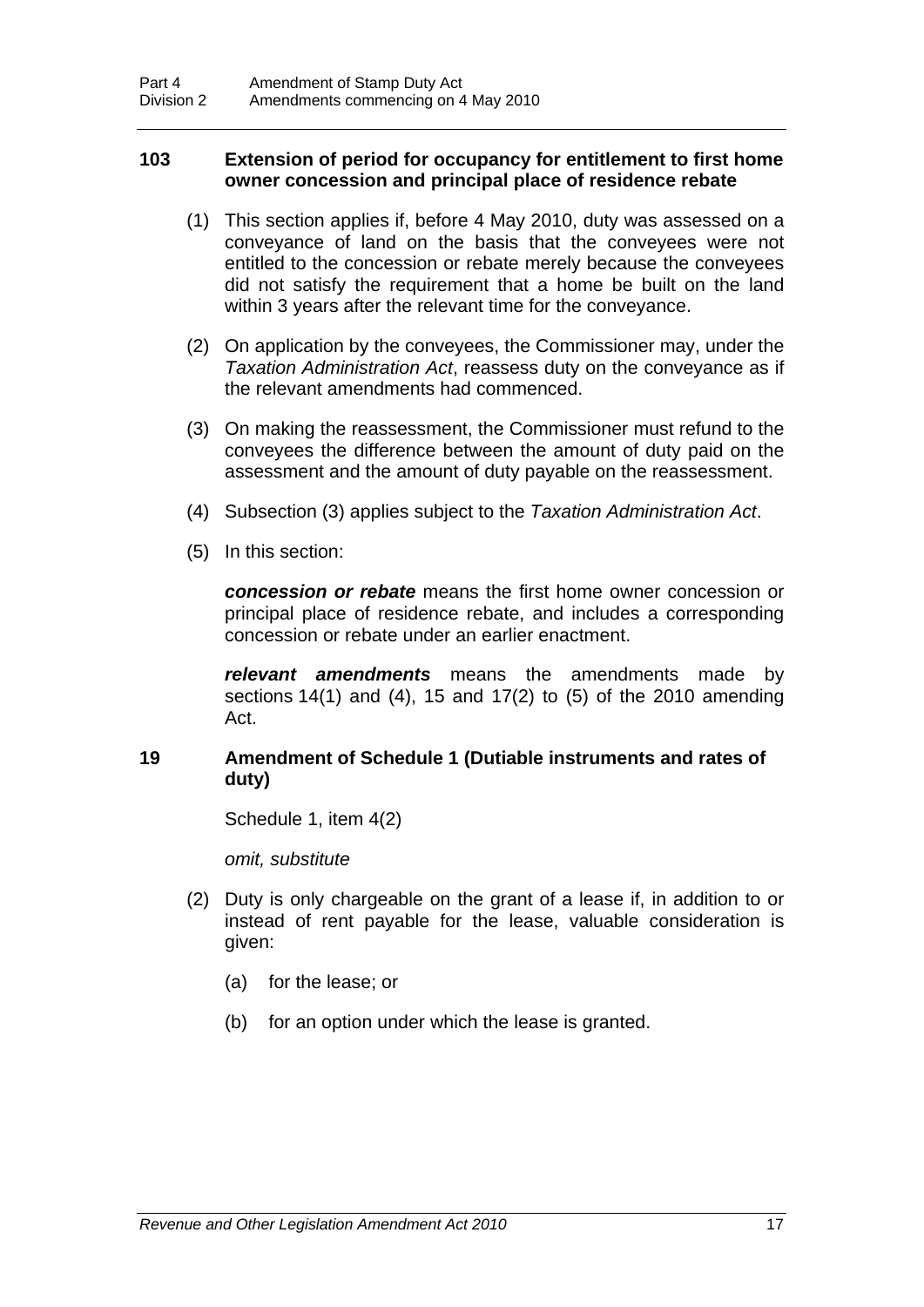## **Division 3 Amendments commencing on 1 July 2010**

### <span id="page-21-0"></span>**20 Amendment of section 4 (Interpretation)**

Section 4(1), definition *family trust* 

*omit, substitute* 

*family trust* means a trust whose beneficiaries are, and may only be, any of the following in relation to a particular family:

- (a) members of the family;
- (b) family companies of the family.

#### <span id="page-21-1"></span>**21 Amendment of section 17A (Stamp duty on related instruments)**

Section 17A(2B)(c)

*omit* 

an individual who is

### <span id="page-21-2"></span>**22 Amendment of section 56C (Interpretation)**

Section 56C(8)

*omit* 

#### <span id="page-21-3"></span>**23 New section 56CAA**

After section 56CA

*insert* 

#### **56CAA Acquisition of interest by share transfer**

- (1) This section applies to an acquisition of an interest in a corporation that is, or is to be, evidenced by a transfer of shares.
- (2) For this Act, the acquisition is taken to occur, on the earliest of the following dates:
	- (a) the date on which the documents evidencing the transfer of, or the title to, the shares are delivered to the person acquiring the shares or someone else on that person's behalf;
	- (b) the date on which all or any part of the consideration for the shares is given to the person from whom the shares are acquired or someone else on that person's behalf;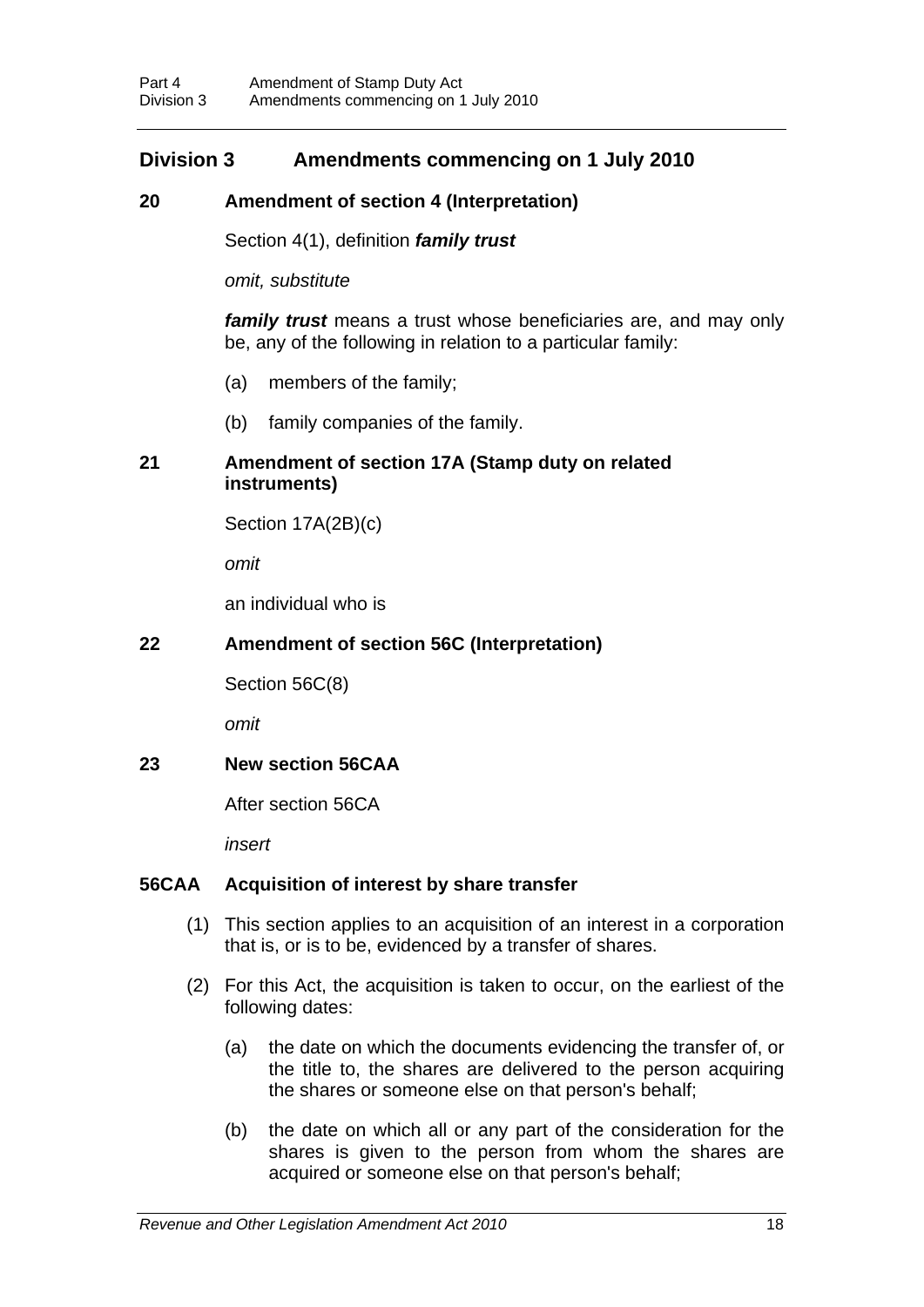- (c) the date on which the name of the person acquiring the shares is registered on the register of the members of the corporation.
- (3) Subsection (4) applies if:
	- (a) the acquisition is taken to occur on the date mentioned in subsection (2)(b); and
	- (b) none of the events mentioned in subsection (2)(a) and (c) has occurred; and
	- (c) the transaction for the transfer of the shares is rescinded, annulled or otherwise terminated.
- (4) The Commissioner may:
	- (a) determine the acquisition did not occur; and
	- (b) assess or reassess a person's liability to pay duty accordingly.
- (5) If an acquisition of an interest in relation to shares in a corporation is taken to have occurred on a day under subsection (2):
	- (a) the person acquiring the interest is taken to have become a shareholder of the corporation in relation to those shares on that day; and
	- (b) the person from whom the interest is acquired is taken to have ceased to be a shareholder of the corporation in relation to those shares on that day.
- (6) If the Commissioner subsequently determines under subsection (4) that the acquisition did not occur:
	- (a) the person mentioned in subsection (5)(a) is taken never to have been the shareholder of the corporation in relation to those shares as provided under that subsection; and
	- (b) the person mentioned in subsection (5)(b) is taken never to have ceased to be a shareholder of the corporation in relation to those shares as provided under that subsection.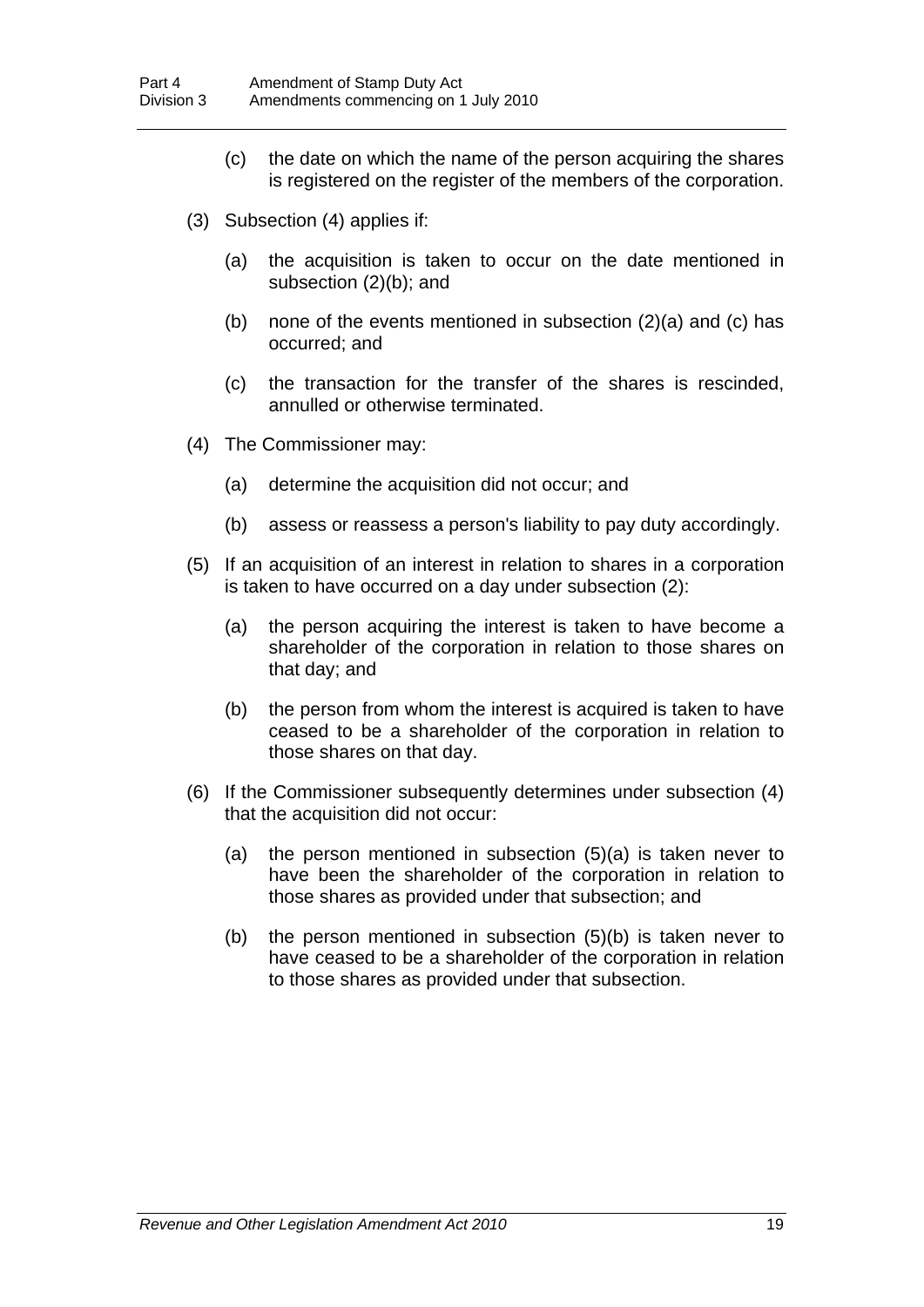#### <span id="page-23-0"></span>**24 Amendment of section 86 (Creation of memorandum for the purpose of assessment)**

(1) Section 86(1)(b)

*omit, substitute* 

- (b) one of the following applies:
	- (i) no instrument has been lodged in relation to the transaction for the assessment of duty;
	- (ii) it is impractical or impossible for the instrument, or a copy of the instrument, to be lodged for assessment or reassessment of duty;
- (2) Section 86(3)(b)

*omit, substitute* 

- (b) one of the following applies:
	- (i) the new owner does not apply to the Registrar for transfer of registration of the vehicle within the period required by that Act;
	- (ii) the duty paid by the new owner in relation to the registration of the vehicle is not based on the dutiable value of the vehicle as worked out under section 59;

#### <span id="page-23-1"></span>**25 New section 104**

After section 103

*insert* 

#### **104 Acquisition of interest by transfer of shares**

- (1) This section applies if, for the purposes of Part 3, Division 8:
	- (a) an acquisition of an interest in a corporation is, or is to be, evidenced by a transfer of shares; and
	- (b) the transfer of the shares was not made before 1 July 2010; and
	- (c) one or more of the dates mentioned in section 56CAA(2) occur on or after 1 July 2010 (whether or not any of those dates occurs before 1 July 2010).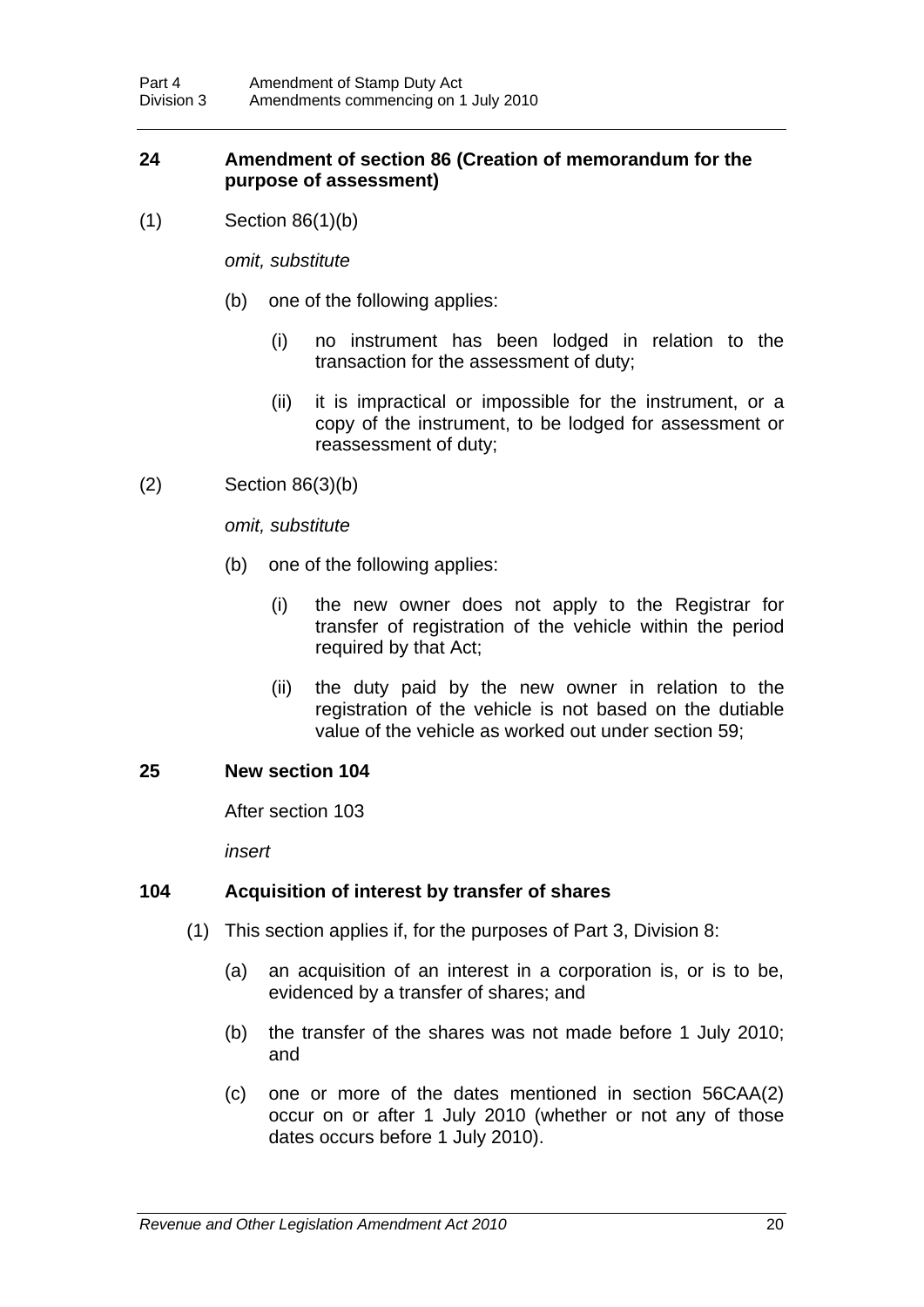(2) Despite section 56CAA(2), the acquisition of the interest is taken to occur on the earliest of those dates that occurs on or after 1 July 2010.

#### <span id="page-24-0"></span>**26 Amendment of Schedule 1 (Dutiable instruments and rates of duty)**

(1) Schedule 1, item 1(9)

*omit, substitute* 

- (9) If a conveyance is a grant by the Territory of an estate in fee simple in land, or of a convertible Crown lease, for monetary consideration, the duty is calculated at the ad valorem rate:
	- (a) if paragraphs (b) and (c) do not apply on the amount of the consideration; or
	- (b) if all of the consideration is unascertainable at the time of the grant – the unencumbered value of the land at that time; or
	- (c) if part of the consideration is unascertainable at the time of the grant – on the greater of the following:
		- (i) the amount of the consideration that is ascertainable at that time;
		- (ii) the unencumbered value of the land at that time.
- (2) Schedule 1, after item 2(2)

*insert* 

 (3) This item does not apply to Special Disability Trust as defined in the *Social Security Act 1991* (Cth) or *Veterans Entitlement Act 1986* (Cth).

#### <span id="page-24-1"></span>**27 Amendment of Schedule 2 (Exemptions from duty)**

(1) Schedule 2, item 6(d)

*omit* 

distribution.

*substitute* 

distribution; or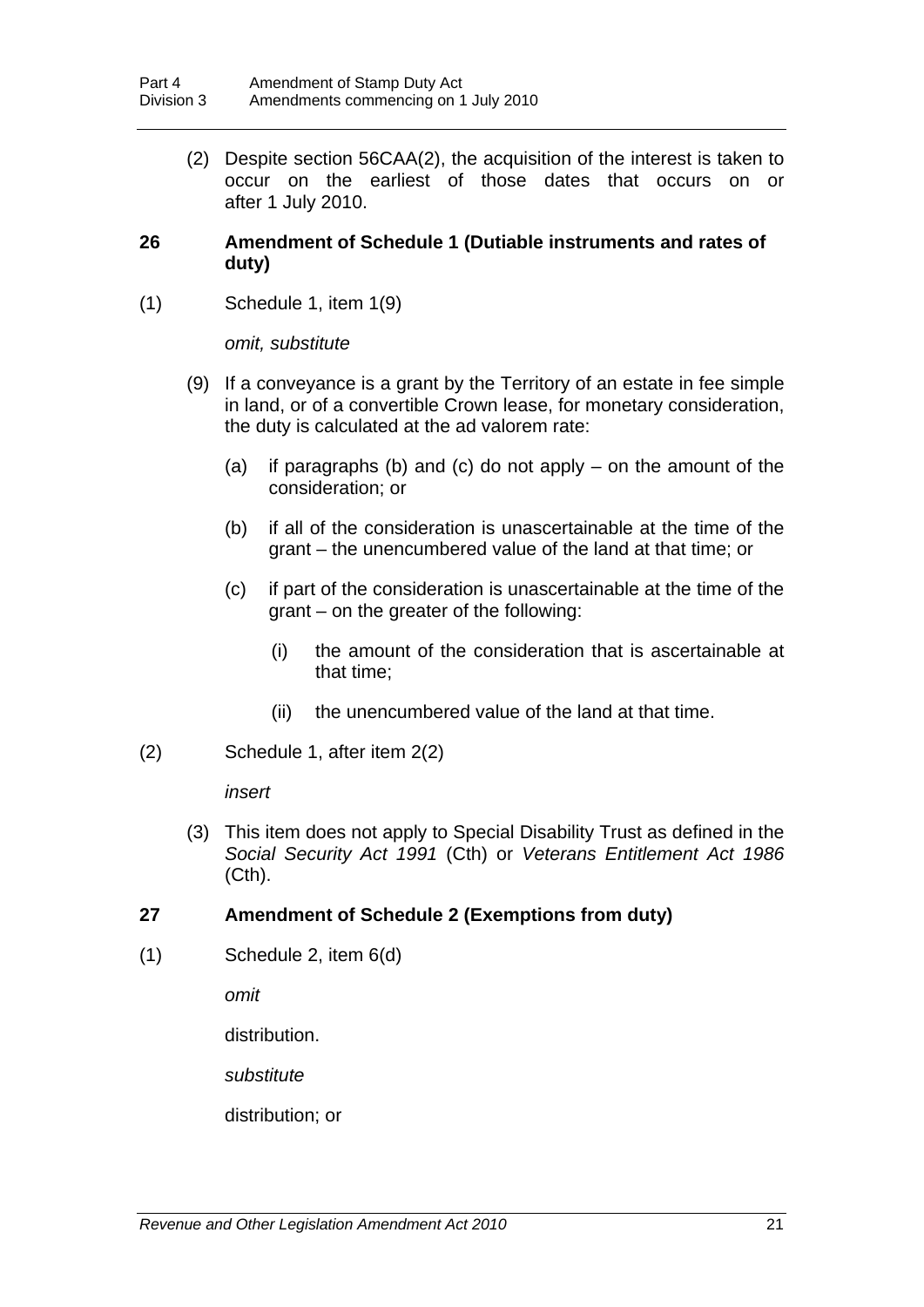(2) Schedule 2, after item 6(d)

*insert* 

- (e) in relation to which the Commissioner is satisfied of both of the following:
	- (i) no valuable consideration is given for the conveyance;
	- (ii) the conveyance is made to a Special Disability Trust as defined in the *Social Security Act 1991* (Cth) or *Veterans Entitlement Act 1986* (Cth).
- (3) Schedule 2, item 12(b)

*omit* 

given;

*substitute* 

given (whether or not the consideration is subject to specified conditions and whether or not those conditions have been met); or

### **Part 5 Amendment of Taxation Administration Act**

#### <span id="page-25-0"></span>**28 Act amended**

This Part amends the *Taxation Administration Act*.

#### <span id="page-25-1"></span>**29 Amendment of section 3 (Interpretation)**

Section 3(1), definition *taxation law*

*omit, substitute* 

*taxation law*, see section 3A.

#### <span id="page-25-2"></span>**30 New section 3A**

After section 3

*insert* 

#### **3A Taxation law**

- (1) A *taxation law* is any of the following:
	- (a) this Act;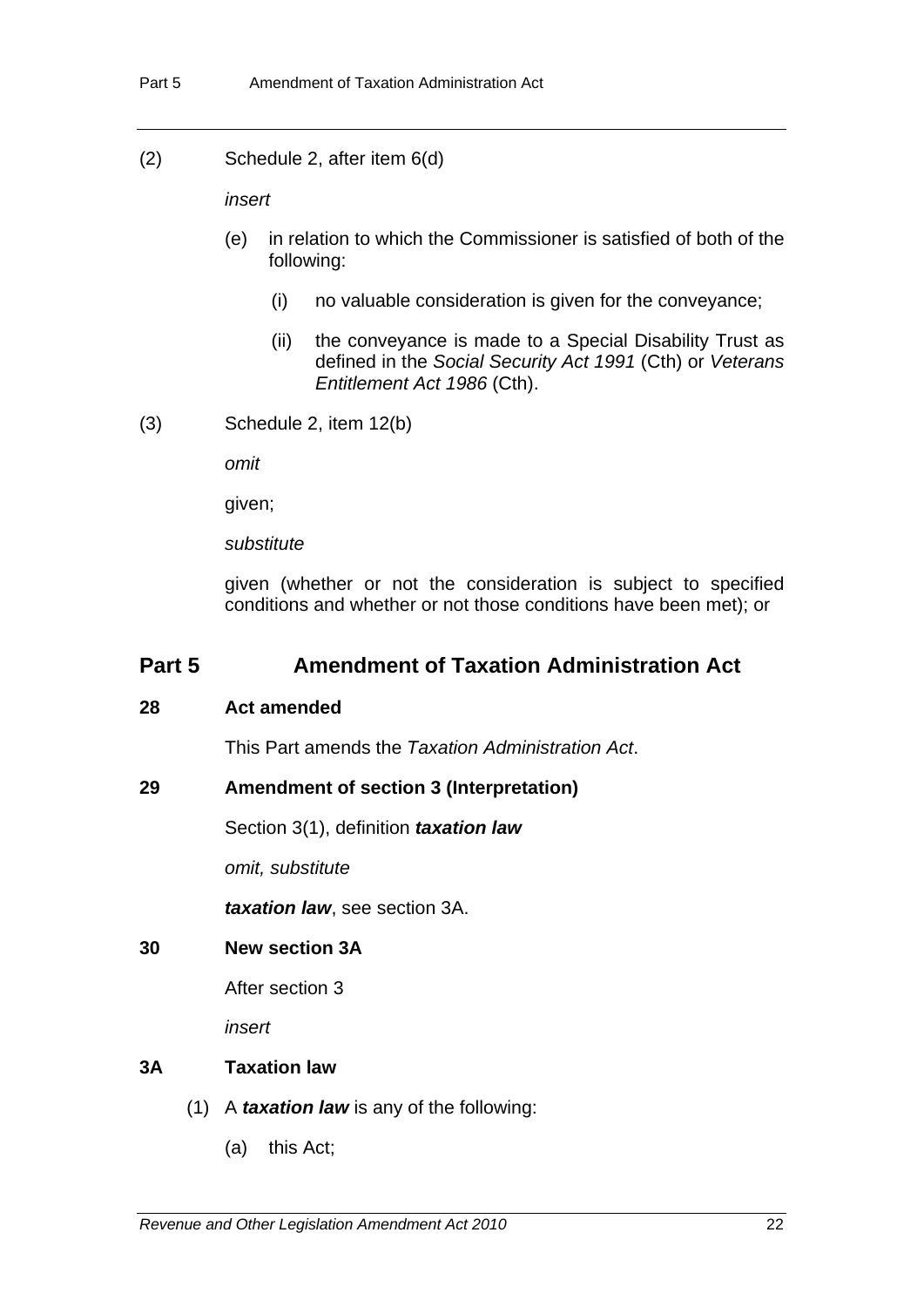- (b) the *Payroll Tax Act*;
- (c) the *Stamp Duty Act*.
- (2) In addition, a *taxation law* includes a provision of any of the following as in force at any time (whether before or after the commencement of this section) to the extent to which a tax liability accrued under the provision:
	- (a) the repealed *Pay-roll Tax Act*;
	- (b) the repealed *Stamp Duty Act*;
	- (c) a law mentioned in subsection (1) (for example, the *Stamp Duty Act* when it was in force as the *Taxation (Administration) Act*).

#### <span id="page-26-0"></span>**31 New section 56A**

After section 56, in Part 7, Division 1

*insert* 

#### **56A Application of payment**

- (1) An amount received by the Commissioner from a taxpayer or someone on behalf of a taxpayer must be applied in the following order:
	- (a) firstly, any interest payable by the taxpayer under Part 5, Division 1;
	- (b) secondly, any penalty tax payable by the taxpayer under Part 5, Division 2;
	- (c) lastly, any tax (other than any interest or penalty tax) payable by the taxpayer.
- (2) Subsection (1) has effect except as otherwise decided by the Commissioner.
- (3) This section does not affect the operation of section 56.

#### <span id="page-26-1"></span>**32 Amendment of Part 15 heading**

Part 15, heading, at the end

*insert* 

# **for Taxation Administration Act 2007**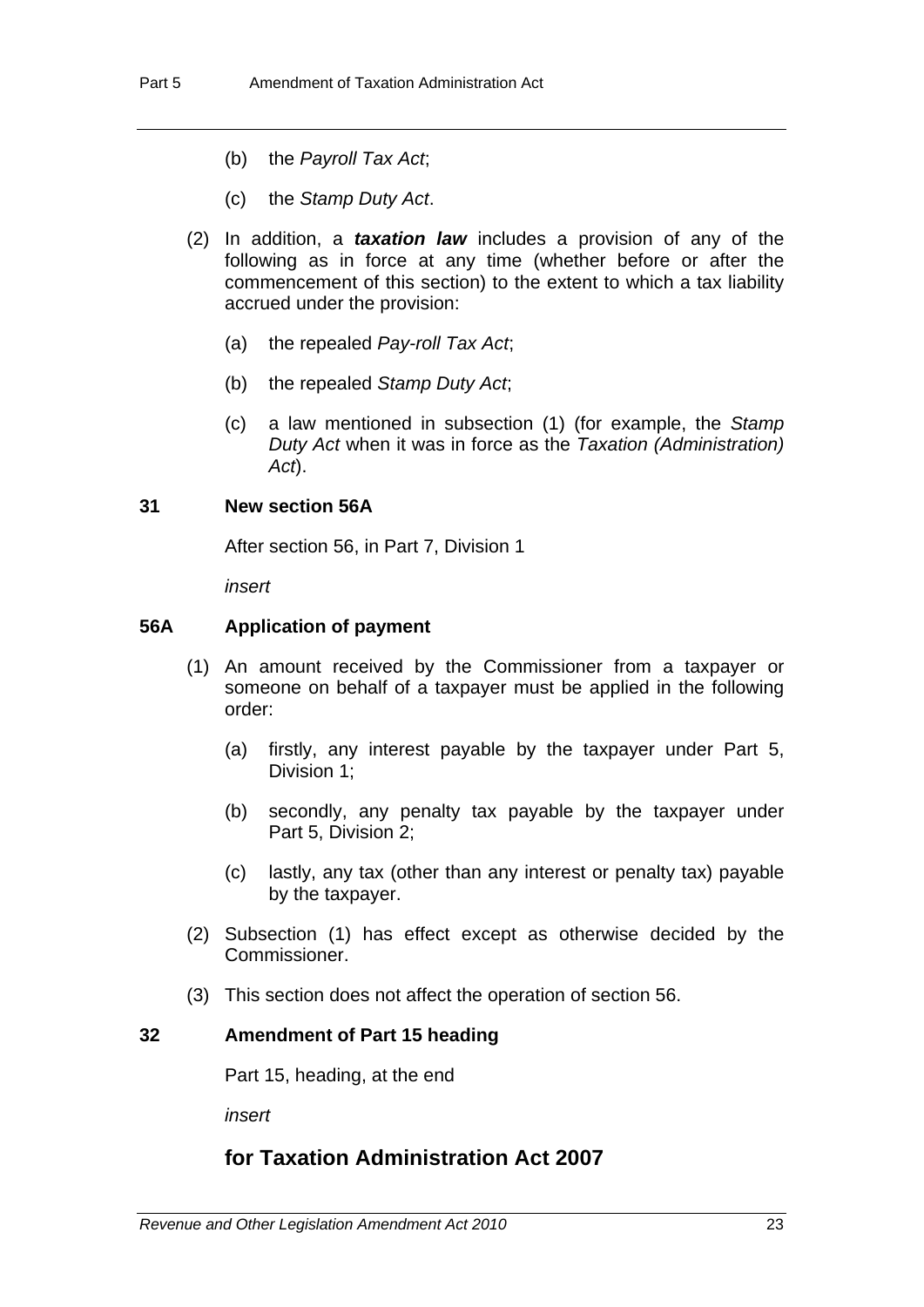#### <span id="page-27-0"></span>**33 New Part 16**

After section 165

*insert* 

# **Part 16 Transitional matters for Revenue and Other Legislation Amendment Act 2010**

#### **166 Application**

- (1) The amendments relating to the definition *taxation law* in sections 3 and 3A made by the *Revenue and Other Legislation Amendment Act 2010* apply in relation to a tax liability mentioned in section 3A accrued at any time before, on or after the commencement of this section.
- (2) Subsection (1) has effect except as otherwise provided by Part 15.

## **Part 6 Victims of Crime Assistance Act**

#### <span id="page-27-1"></span>**34 Act amended**

This Part amends the *Victims of Crime Assistance Act*.

#### <span id="page-27-2"></span>**35 Amendment of section 61 (Imposition of levy)**

Section 61(6)(a)

*omit* 

\$10

*substitute* 

\$20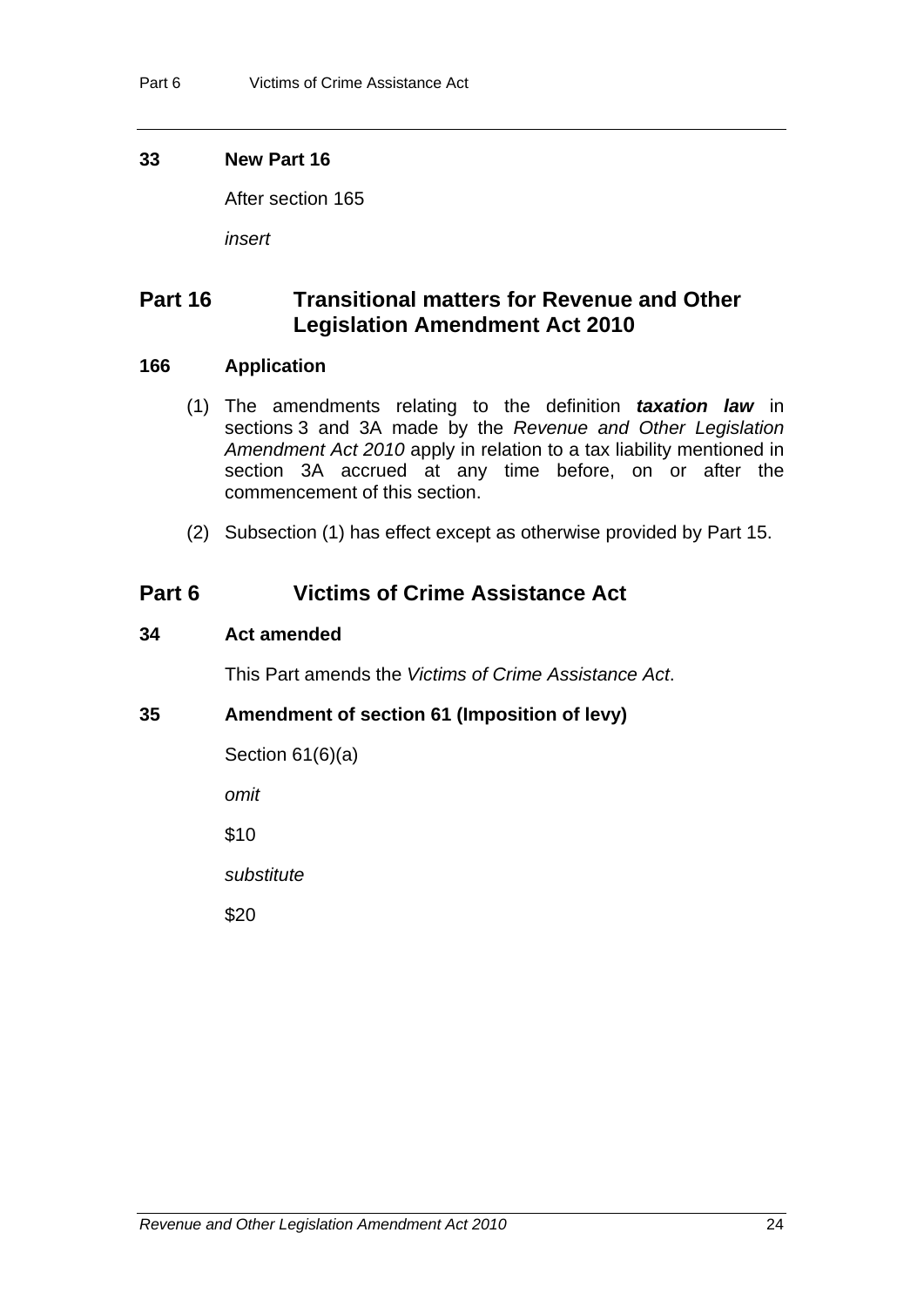#### <span id="page-28-0"></span>**36 New Part 9**

After section 75

*insert*

# **Part 9 Transitional matters for Revenue and Other Legislation Amendment Act 2010**

#### **76 Application**

- (1) Section 61(6)(a) as amended by the amending Act applies only in relation to an offence committed on or after the commencement.
- (2) In this section:

*amending Act* means *Revenue and Other Legislation Amendment Act 2010.*

*commencement* means the commencement of Part 6 of the amending Act.

### **Part 7 Other matters**

#### <span id="page-28-1"></span>**37 Further amendments of Acts**

The Schedule has effect.

#### <span id="page-28-2"></span>**38 Expiry**

This Act expires on the day after it commences.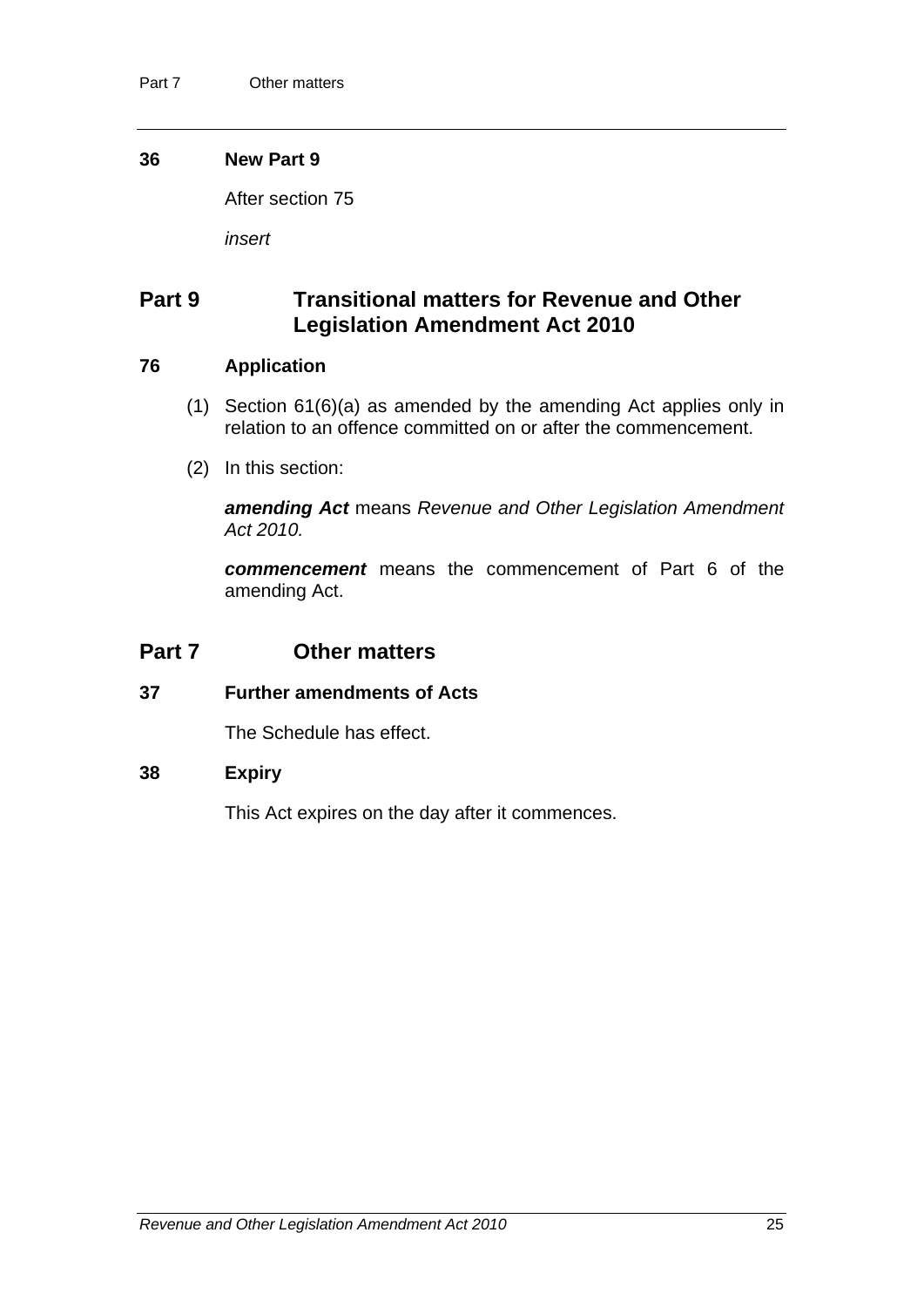# **Schedule Further amendments of Acts**

section [37](#page-28-1) 

| Provision                                                                                                                                                | Amendment                |                  |  |
|----------------------------------------------------------------------------------------------------------------------------------------------------------|--------------------------|------------------|--|
|                                                                                                                                                          | omit                     | substitute       |  |
| <b>First Home Owner</b><br><b>Grant Act</b>                                                                                                              |                          |                  |  |
| sections $11(4)(a)$ and<br>12(2)(a)                                                                                                                      |                          | $:$ and          |  |
| section $13(1)(a)$ , $(5)(a)$<br>and $(6)(a)(ii)$ and $(b)$                                                                                              | $\cdot$                  | ; or             |  |
| section $13(7)(a)$                                                                                                                                       | $\ddot{\phantom{0}}$     | ; and            |  |
| section $13(8)(a)$                                                                                                                                       | $\overline{\phantom{a}}$ | ; or             |  |
| section $14(2)(a)$                                                                                                                                       | $\overline{\phantom{a}}$ | ; and            |  |
| sections 30(4) and<br>41(8)                                                                                                                              | Penalty:                 | Maximum penalty: |  |
| sections $46(a)$ to $(c)$<br>and $48(3)(a)$                                                                                                              |                          | ; or             |  |
| <b>Mineral Royalty Act</b>                                                                                                                               |                          |                  |  |
| section 4, definitions<br>eligible capital assets<br>expenditure,<br>paragraphs (a) to (d)<br>and $(e)(i)$ to $(viii)$ and<br>expended,<br>paragraph (a) |                          | ; and            |  |
| section 4, definition<br><i>mineral</i> , paragraph (a)                                                                                                  |                          | ; or             |  |
| section $4A(1)(a)(i)$ , (ii)<br>and (iv)                                                                                                                 | $\vdots$                 | ; and            |  |
| section $4A(3)(a)$                                                                                                                                       |                          | ; or             |  |
| section $4B(1)(b)$ to $(m)$                                                                                                                              | $\vdots$                 | ; and            |  |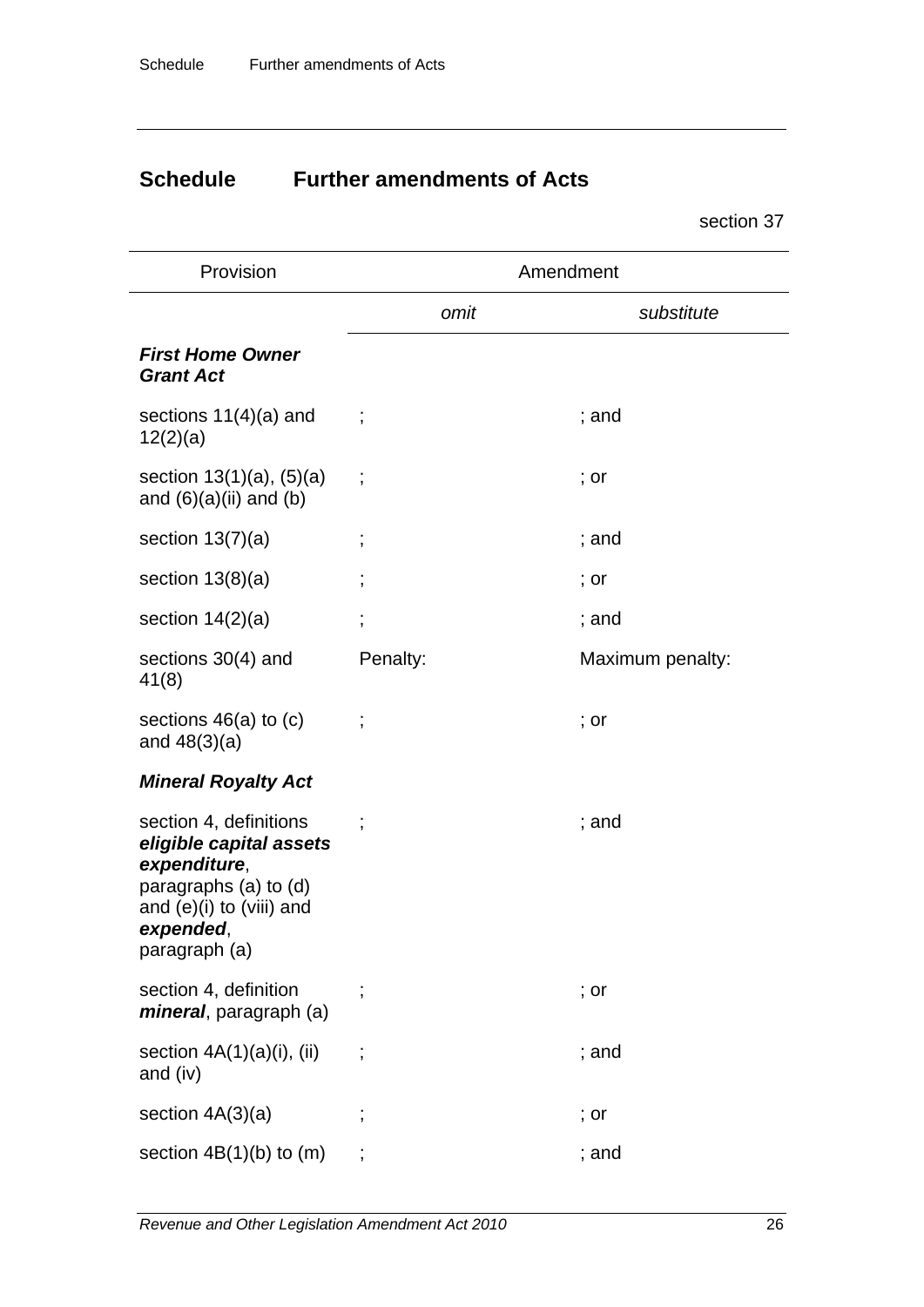| section $4B(1)(q)$ to $(u)$                                                                                                 |          | ; or             |
|-----------------------------------------------------------------------------------------------------------------------------|----------|------------------|
| section $4C(1)(a)$                                                                                                          |          | ; and            |
| section $4F(1)(a)$                                                                                                          |          | ; or             |
| sections $4G(1)$<br>definition, royalty<br>avoidance,<br>paragraph (a)<br>and $11(1)(a)$ to $(d)$<br>and $(2)(a)$ and $(c)$ |          | ; and            |
| section $11(2)$                                                                                                             | Penalty: | Maximum penalty: |
| section $12(1)(a)$ to (f)<br>and $(2)(a)$                                                                                   |          | ; and            |
| section 12(6)                                                                                                               | Penalty: | Maximum penalty: |
| section $14(1)(a)$                                                                                                          |          | ; or             |
| section $14(1)(d)$ and (e)                                                                                                  |          | ; and            |
| section $14(3)(a)$                                                                                                          |          | ; or             |
| section $14(3)$ and $(4)$                                                                                                   | Penalty: | Maximum penalty: |
| section $17(1)(a)$ and (b)                                                                                                  |          | ; and            |
| section 17(2)                                                                                                               | Penalty: | Maximum penalty: |
| sections $19(1)(a)$ and<br>42A(1)(a)                                                                                        |          | ; or             |
| section $42B(1)(a)$                                                                                                         |          | ; and            |
| section $43(1)(a)$ and (b)                                                                                                  |          | ; or             |
| section 43(2)                                                                                                               | Penalty: | Maximum penalty: |
| section $44(2)(a)$                                                                                                          |          | ; and            |
| section 46(1)                                                                                                               | Penalty: | Maximum penalty: |
| section 47(a)                                                                                                               | ,        | ; or             |
| sections 47, 49<br>and $50(1)$                                                                                              | Penalty: | Maximum penalty: |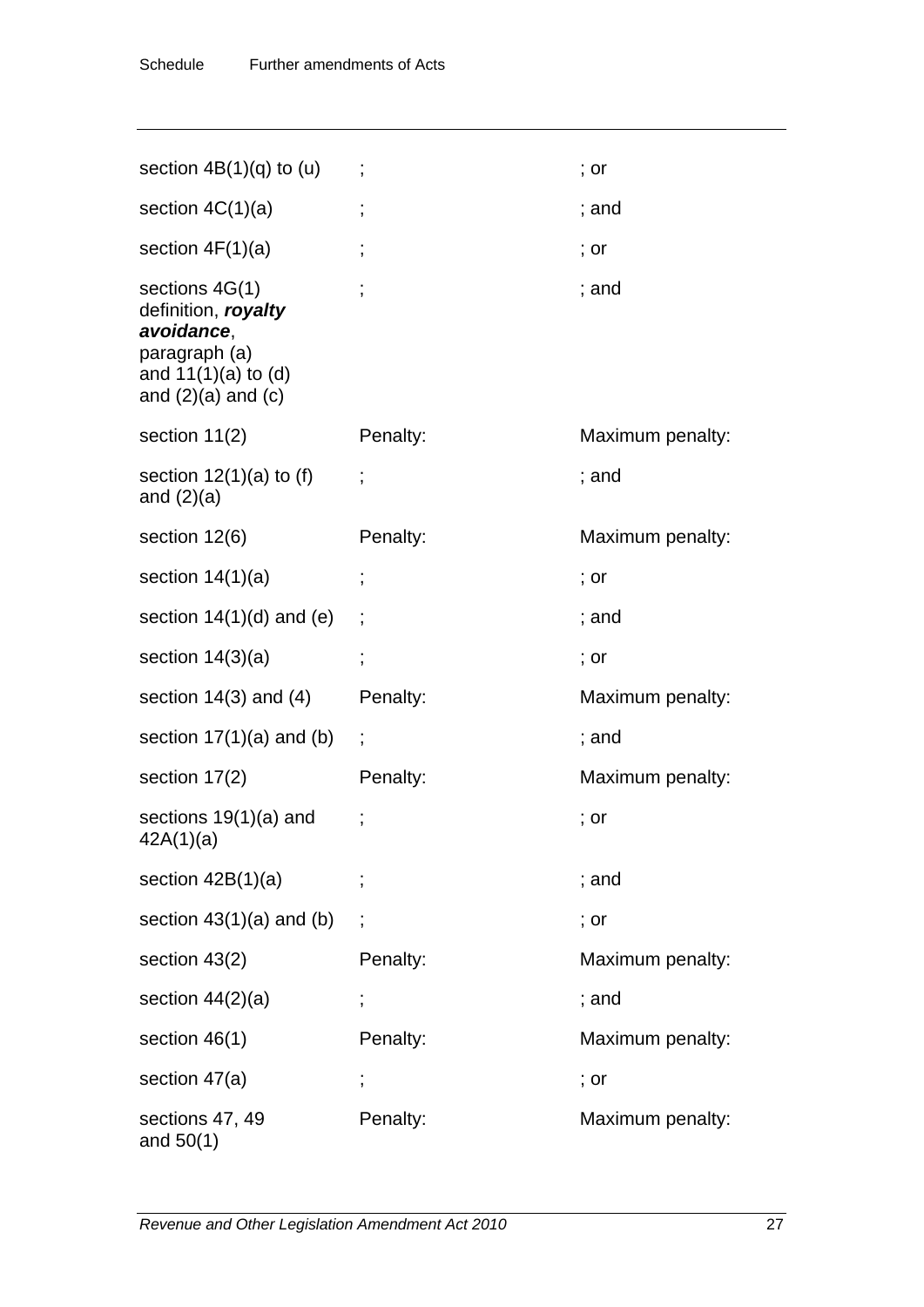| section $50(1)(b)$ , $(2)(a)$<br>to $(c)$ and $(4A)(c)$                                                                                                              |                       | ; or                         |
|----------------------------------------------------------------------------------------------------------------------------------------------------------------------|-----------------------|------------------------------|
| <b>Stamp Duty Act</b>                                                                                                                                                |                       |                              |
| section 4(1), definitions<br>agreement,<br>paragraph (a) and<br>dutiable property,<br>paragraphs (a) to (ga)                                                         |                       | ; and                        |
| section 4(1), definition<br>dutiable property,<br>paragraph $(j)(i)$ to $(v)$                                                                                        |                       | ; or                         |
| sections $4(1)$ ,<br>definitions life<br><i>insurance,</i><br>paragraphs (a) and (b)<br>and <i>marketable</i><br>security, paragraph (a)<br>and $4B(1)$ , definition |                       | ; and                        |
| scheme,<br>paragraph (a)(i) and (ii)                                                                                                                                 |                       |                              |
| section $9BB(2)$ and $(3)$                                                                                                                                           | be dutiable property; | be dutiable property;<br>and |
| section $9C(1)(a)$                                                                                                                                                   |                       | ; and                        |
| section $18(1)$ ,<br>definitions <b>dormant</b> ,<br>paragraph (a) and<br>subsidiary,<br>paragraph (a)                                                               | ,                     | ; or                         |
| section $20(2)(a)$ and $(b)$ ;                                                                                                                                       |                       | ; and                        |
| sections $20(2)(c)(i)$ and<br>$(3)(a)$ and $27(3)(a)$                                                                                                                |                       | ; or                         |
| section $28(2)(a)$                                                                                                                                                   |                       | ; and                        |
| section $28(2)(b)(i)$                                                                                                                                                |                       | ; or                         |